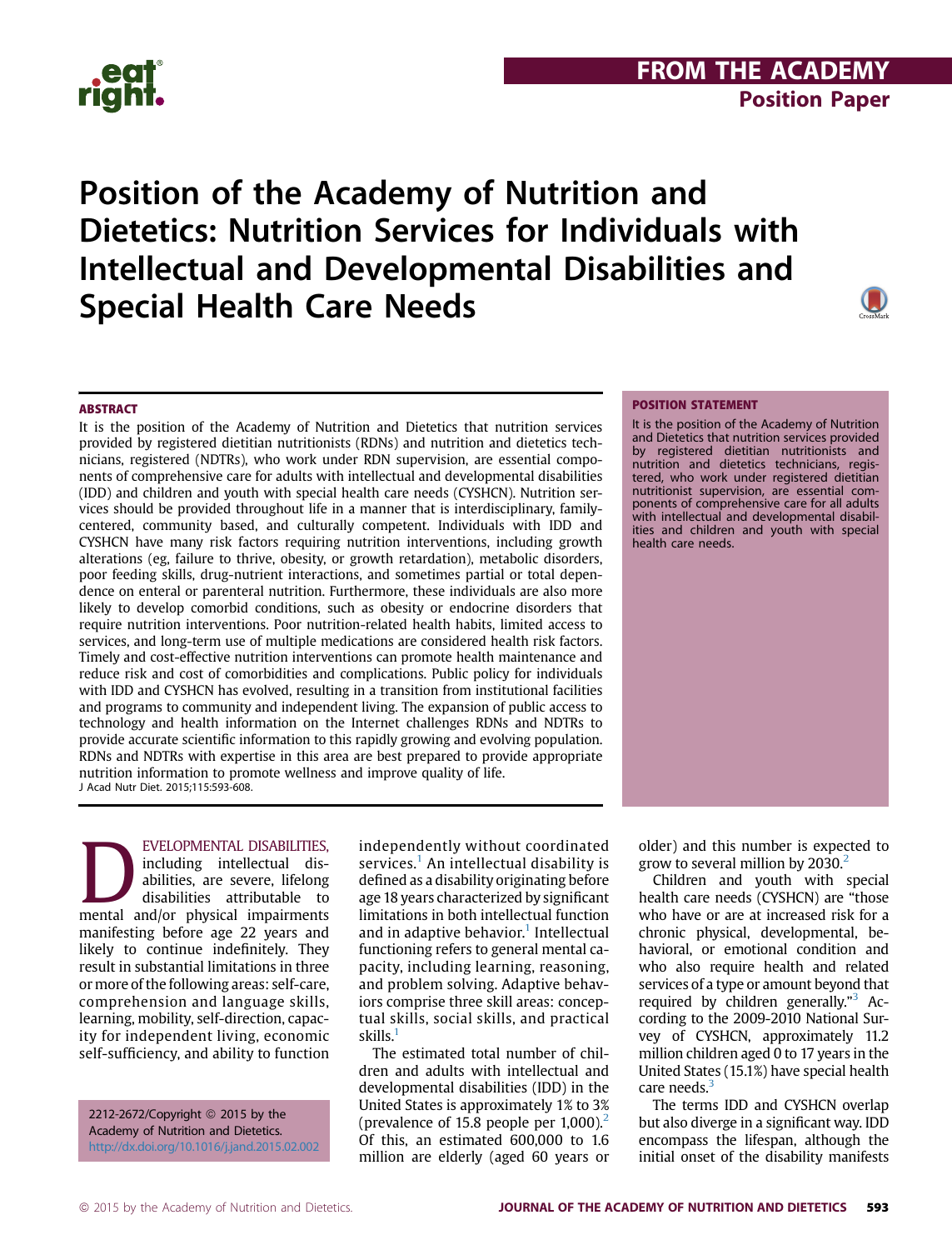itself during childhood. In contrast, CYSHCN is age-based, but includes a wider range of conditions, including IDDs, chronic diseases, health-related problems related to prematurity requiring extended follow-up, congenital defects, and medical issues that may be resolved through medical/surgical intervention by the time a child reaches adulthood.

The National Organization on Disability emphasizes that not all individuals with IDD use visible assistive devices, giving rise to terms like invisible disability and hidden disability. These disabilities can include hearing, cognitive, or psychiatric impairments or chronic, disabling diseases that may not be physically apparent. $4$ 

### **PUBLIC POLICY**

In addition to private insurance, there are government programs, policies, and funding (Figure 1) available for individuals with IDD and CYSHCN that may provide coverage for medical nutrition therapy (MNT), enteral formula, or feeding equipment or cover the costs of support through therapy, nursing, or attendant care.

### **CHARACTERISTICS OF THE** POPULATION, REVIEW OF **SELECTED CONDITIONS, AND NUTRITIONAL RISK FACTORS**

# Life Expectancy

Improvements in medical care have led to increased life expectancy, with many CYSHCN and individuals with IDD living well into middle age and beyond. In addition to learning how to care for individuals who may experience early aging and worsening of cognitive and/or physical disabilities, chronic diseases must also be addressed in this population[.19](#page-14-0)

The shift away from institution-based living toward home- and communitybased living has changed how individuals access medical care, including MNT services.<sup>[20](#page-14-0)</sup> The Center for Health Care Strategies Policy published a policy brief in 2012 recommending changes in provision of health care services in the rapidly changing health care environment.<sup>21</sup> Recommendations included lifelong planning for services and care, incorporating an individual's support network in decisions, and moving toward habilitation to maximize independence. $21$ 

## Chronic Disease

Nearly 11 million individuals with IDD were enrolled in Medicaid (15% of total enrolled) during fiscal year  $2011$ <sup>12</sup> Medical expenses for Individuals with IDDs were disproportionate compared to the rest of the enrollees; that is, their expenses totaled 41% of Medicaid expenditures that year.<sup>12</sup> As people with IDD and CYSCHN age and become dually eligible for Medicaid and Medicare, the combination of cognitive and physical disabilities will significantly increase their medical expenditures; therefore, identifying new strategies emphasizing prevention and early treatment of comorbidities can help maximize future cost benefits.<sup>[22](#page-14-0)</sup> An increased lifespan, along with the onset of chronic diseases such as coronary heart disease, diabetes mellitus, obesity, and hypertension will further increase the health care costs in this population.[22](#page-14-0) This trend is not only noted in older individuals; there has also been a notable increase in hypertension, diabetes mellitus, and obesity in adolescents identified as CYSHCN. $^{23}$  $^{23}$  $^{23}$ The increased emphasis on preventive services, wellness promotion, disease prevention, and management of chronic disease with the passage of the Affordable Care Act (ACA) has the potential to give registered dietitian nutritionists (RDNs) additional opportunities to provide MNT in both individual and group settings. $22$ 

Figure 2 presents examples of nutrition diagnoses seen in selected syndromes and disabilities in individuals with IDD and CYSHCN. The Nutrition Care Process<sup>24</sup> was developed by the Academy of Nutrition and Dietetics to establish a standardized process of providing care, and to improve the quality and consistency of individualized care for clients. There are four steps to the process: nutrition assessment, nutrition diagnosis, nutrition intervention, and nutrition monitoring/evaluation. The nutrition diagnosis classifies and describes the nutrition problem that will require intervention from an RDN and nutrition and dietetics technician, registered (NDTR) (under RDN supervision). Figure 2 includes examples of nutrition diagnoses an RDN might use when working with this population; however, it is not exhaustive.

### **NUTRITION-RELATED ISSUES IN INDIVIDUALS WITH IDD AND CYSHCN**

# **Oral Health Care**

Individuals with IDD and CYSHCN have significant oral health care problems, including gingivitis, periodontitis, and caries $35$ ; however, complicating factors for treatment include significant difficulties in accessing care due to reimbursement, transportation, behavior issues, and lack of providers with expertise working with individuals with IDD and CYSHCN. Risk factors for poor oral health in this population include dependency on others for oral hygiene; oral aversions; dry mouth or gingival overgrowth as a medication side effect; a history of dysphagia; prolonged bottle feeding (in CYSHCN); or consumption of a liquid, puréed, or gas-trostomy diet.<sup>[36](#page-14-0)</sup> Oral health risk factors are important for the RDN to consider when performing nutrition assessments in this population.

### Mealtime Assistance

Individuals may require a range of mealtime support: from minimal, such as cutting up food, to full support by a caregiver assisting with or providing a feeding, whether it is oral or enteral. A study by Ball and colleagues $37$  found that as individuals with IDD got older, half required increasing levels of support at mealtimes, with 82% of individuals needing moderate to full support at mealtimes, and only 18% needing a small amount of support such as adaptive equipment or setting up a plate. The authors recommended including the individual and his or her caregivers when developing an interdisciplinary plan of care to address all aspects of mealtimes. Research has also found that individuals with dementiaassociated dysphagia of Down syndrome and those with more severely involved cerebral palsy with limited mobility required more assistance at mealtimes.<sup>[37,38](#page-14-0)</sup> RDNs should work with speech language pathologists and occupational therapists to include details such as texture modifications, pacing, encouragement, positioning, and behavior modifications in the feeding plan of care and work with caregivers to ensure and reinforce understanding.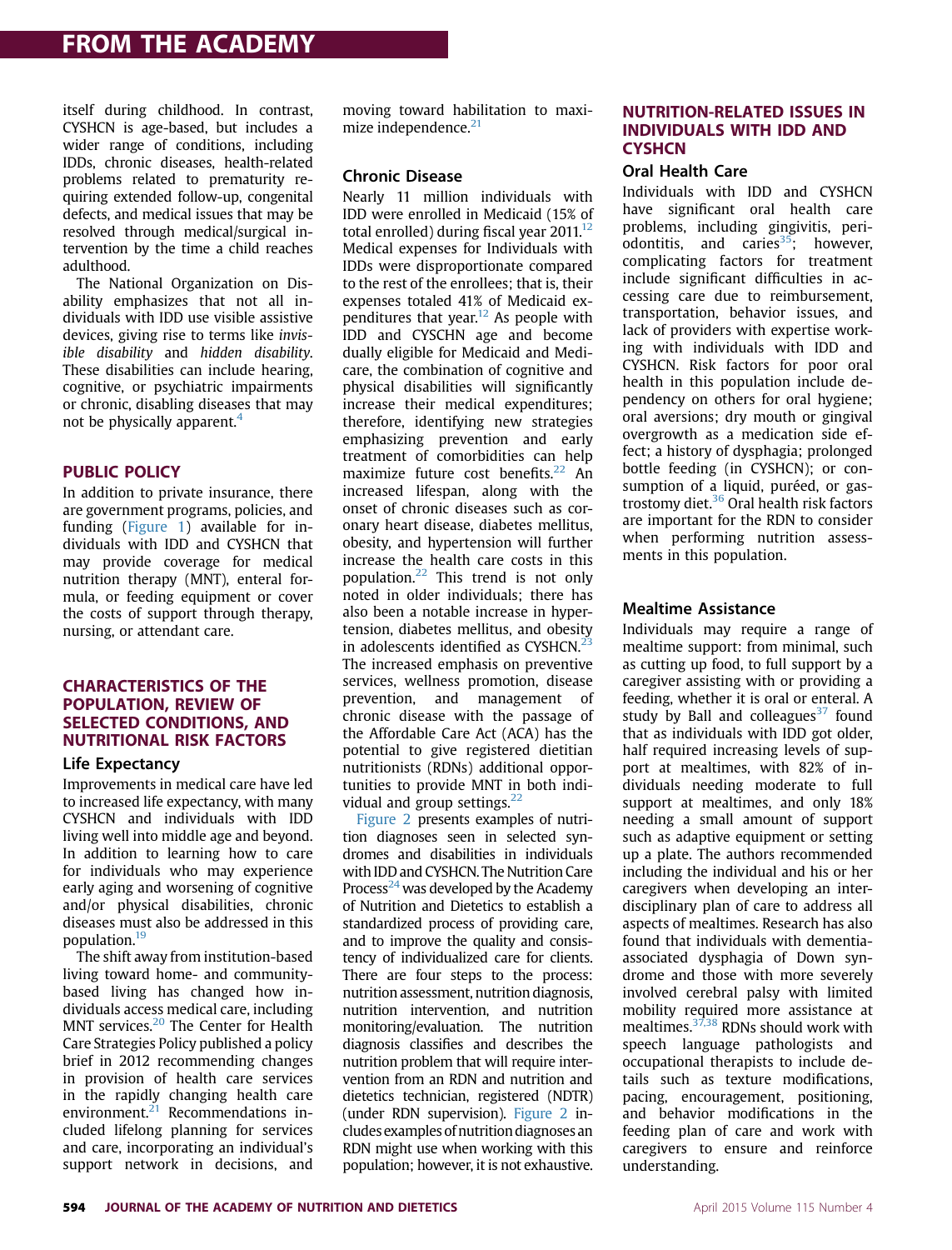| Program and background                                                                                                                                                                                                                                                                                                                                                                                                                                                                    | <b>Population served</b>                                                                                                                                                            | Role of RDNs and/or nutrition-related<br>services that may be offered and/or<br>provided                                                                                                                                                                                                                                                                                    |
|-------------------------------------------------------------------------------------------------------------------------------------------------------------------------------------------------------------------------------------------------------------------------------------------------------------------------------------------------------------------------------------------------------------------------------------------------------------------------------------------|-------------------------------------------------------------------------------------------------------------------------------------------------------------------------------------|-----------------------------------------------------------------------------------------------------------------------------------------------------------------------------------------------------------------------------------------------------------------------------------------------------------------------------------------------------------------------------|
| 2004 Individuals with Disabilities in<br><b>Emergency Preparedness Executive</b><br>Order <sup>5</sup>                                                                                                                                                                                                                                                                                                                                                                                    | <b>IDD and CYSHCN</b>                                                                                                                                                               | RDNs may be involved in ensuring<br>individuals with IDD and their families<br>have a plan in place for disasters and<br>emergency situations, including<br>adequate food, water, enteral and<br>parenteral nutrition, and supplies.                                                                                                                                        |
| Child Health Act of 2000 <sup>6</sup><br>created the National Center for Birth<br>Defects and Developmental Disabilities<br>within the Centers for Disease Control<br>and Prevention and the Healthy Start<br>Initiative. Expanded state surveillance,<br>national education, and prevention<br>through the Centers for Disease Control<br>and Prevention. National Institutes of<br>Health authorized to perform research<br>on cognitive disorders and<br>neurobehavioral consequences. | CYSHCN up to age 21 y                                                                                                                                                               | RDNs involved in research                                                                                                                                                                                                                                                                                                                                                   |
| Child Nutrition and WIC <sup>a</sup><br>Reauthorization Act of 2004, Section<br>$204^7$                                                                                                                                                                                                                                                                                                                                                                                                   | Children aged 0-5 y are eligible for WIC<br>services based on need<br>Children in kindergarten through 12th<br>grade are eligible to participate in the<br>school wellness programs | WIC provides formula and food<br>packages in addition to nutrition<br>assessment, education, and counseling,<br>for children based on need.<br>This law mandates local school wellness<br>programs to help increase physical<br>activity and improve nutritional intake<br>in an effort to reduce childhood obesity<br>RDNs involved in school menus,<br>wellness programs. |
| CYSHCN Program; Title V of the<br>Maternal and Child Health Program <sup>8</sup>                                                                                                                                                                                                                                                                                                                                                                                                          | <b>CYSHCN</b>                                                                                                                                                                       | RDN consultation services for MNT. <sup>b</sup><br>Other covered services may include<br>enteral formula, enteral feeding<br>supplies, feeding equipment, nutritional<br>supplements, and thickener.                                                                                                                                                                        |
| Early Periodic Screening, Diagnosis, and<br>Treatment Program. <sup>9</sup> Children and<br>adolescents receive preventive dental,<br>mental health, developmental, and<br>specialty services and referrals                                                                                                                                                                                                                                                                               | Children younger than age 22 y who<br>qualify for Medicaid, including CYSHCN                                                                                                        | Services covered under Medicaid found<br>to be medically necessary to treat,<br>correct, or reduce any conditions or<br>illnesses found during screening are<br>required to be covered. This may<br>include RDN consultation services for<br>MNT, based on state definitions of<br>medically necessary services.                                                            |

(continued on next page)

Figure 1. Programs and services available for individuals with intellectual and developmental disabilities (IDD) and children and youth with special health care needs (CYSHCN) and the role of registered dietitian nutritionists (RDNs). <sup>a</sup>WIC=Women, Infants, and Children. <sup>b</sup>MNT=medical nutrition therapy.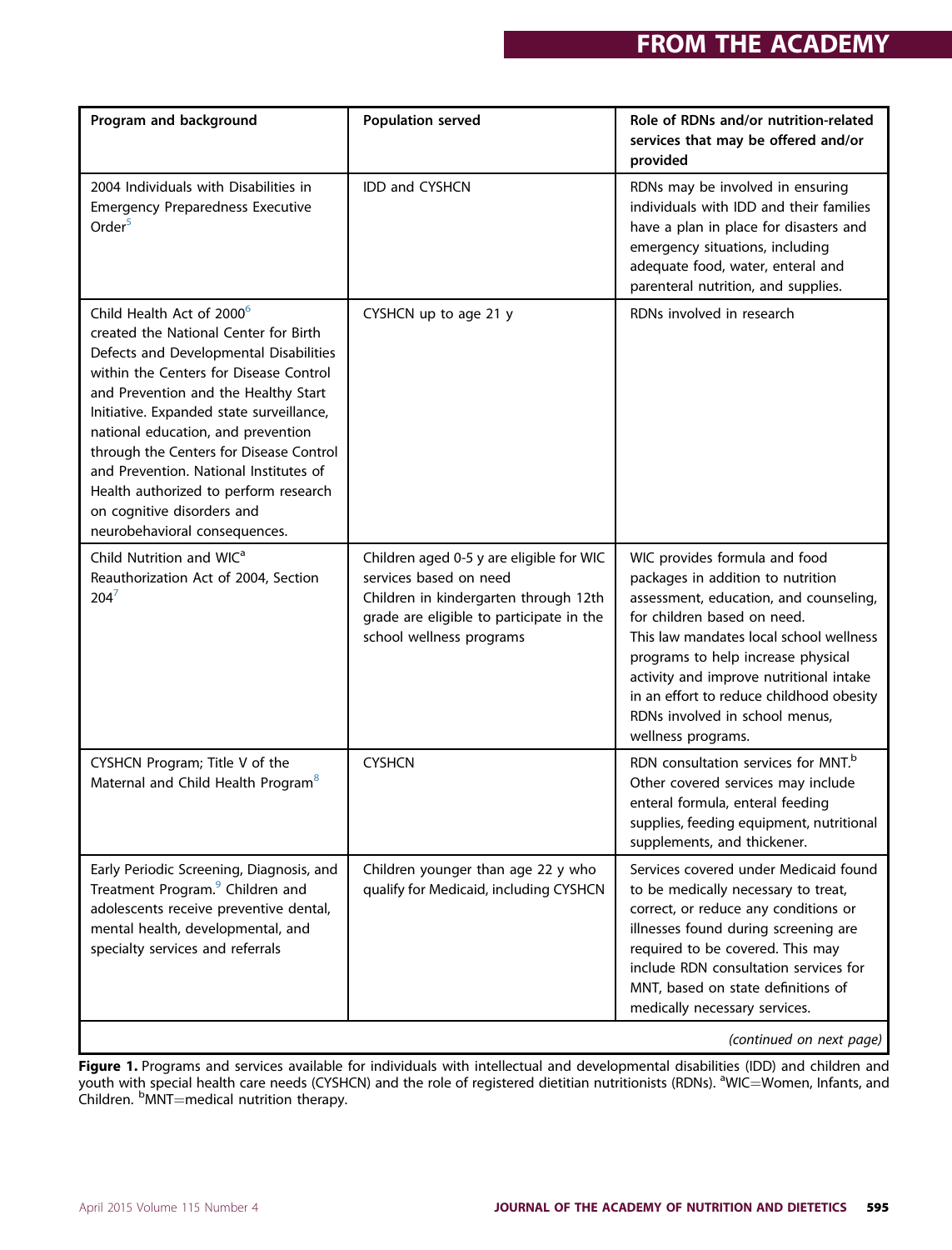| Program and background                                                                                                                                                                                                                                                                                                                                                                                                                                                                                                                                           | <b>Population served</b>                                                                                                                                        | Role of RDNs and/or nutrition-related<br>services that may be offered and/or<br>provided                                                                                                                                                                                                                                                                                                                                                                                                                                                                                                                                             |
|------------------------------------------------------------------------------------------------------------------------------------------------------------------------------------------------------------------------------------------------------------------------------------------------------------------------------------------------------------------------------------------------------------------------------------------------------------------------------------------------------------------------------------------------------------------|-----------------------------------------------------------------------------------------------------------------------------------------------------------------|--------------------------------------------------------------------------------------------------------------------------------------------------------------------------------------------------------------------------------------------------------------------------------------------------------------------------------------------------------------------------------------------------------------------------------------------------------------------------------------------------------------------------------------------------------------------------------------------------------------------------------------|
| Early intervention authorized by Part C of<br>the Individuals with Disabilities<br>Education Act. <sup>10</sup> Services address<br>developmental needs of children aged<br>0-3 y with disabilities. Includes transition<br>planning to preschool programs for ages<br>3-6 y if CYSHCN are eligible.                                                                                                                                                                                                                                                             | CYSHCN aged 0-3 y<br>States have the option to provide<br>services for children older than age 3 y<br>or add additional criteria to include at<br>risk children | RDN consultation services for MNT<br>provided in a home-based<br>environment.                                                                                                                                                                                                                                                                                                                                                                                                                                                                                                                                                        |
| The Individuals with Disabilities<br>Education $Act^{11}$ for children and youth<br>(aged 3-21 y) requires free, appropriate<br>public education in the least restrictive<br>environment appropriate to each child's<br>needs, regardless of their disabilities.<br>Schools are required to develop<br>Individualized Education Programs for<br>each child to outline specific educational<br>and related services needed.                                                                                                                                       | <b>CYSHCN</b>                                                                                                                                                   | Goals related to nutrition therapy,<br>feeding support, feeding therapy, or<br>other nutrition-related goals may be<br>included in Individualized Education<br>Programs.                                                                                                                                                                                                                                                                                                                                                                                                                                                             |
| Medicaid, Title XIX of Social Security<br>Act. <sup>12</sup> Individual states administer<br>Medicaid under federal guidelines. The<br>Affordable Care Act <sup>13</sup> has allowed states<br>to choose to expand Medicaid.                                                                                                                                                                                                                                                                                                                                     | Low-income and medically eligible<br>individuals                                                                                                                | Covered services may vary by state.<br>RDN consultation services for MNT may<br>include medical care, enteral formula,<br>enteral feeding supplies, feeding<br>equipment, nutritional supplements,<br>and thickener.                                                                                                                                                                                                                                                                                                                                                                                                                 |
| Olmstead vs L.C. ruling, US Supreme<br>Court, 1999 <sup>14</sup><br>New Freedom Initiative 2001                                                                                                                                                                                                                                                                                                                                                                                                                                                                  | IDD and CYSHCN                                                                                                                                                  | Adults with IDD were transitioned to<br>community-based living from institution-<br>based living. RDN involvement in<br>implementation of MNT in community-<br>based group homes, menu planning, and<br>staff and client training.                                                                                                                                                                                                                                                                                                                                                                                                   |
| The Patient Protection and Affordable<br>Care Act of 2010 <sup>13</sup> expands private<br>health insurance options and provides<br>individual states the option to expand<br>Medicaid with the goal of universal<br>coverage. Medicaid-Medicare<br>Coordination Office created to<br>coordinate care for individuals eligible<br>for both programs (commonly referred<br>to as duals, individuals with multiple<br>chronic conditions, such as<br>developmental and physical disabilities,<br>and very low income) to help<br>streamline care and reduce costs. | IDD and CYSHCN                                                                                                                                                  | The Community First Option has been<br>expanded to offer services for<br>individuals who would otherwise live in<br>an institution without services.<br>Attendant services may be provided for<br>activities that can include instrumental<br>activities of daily living, such as grocery<br>shopping. Items needed by an<br>individual to set up a new home when<br>moving from an institution into<br>community living may also be provided.<br>There is potential for increased RDN<br>involvement in all areas, such as<br>preventive services, wellness<br>promotion, disease prevention, and<br>management of chronic disease. |

(continued on next page)

Figure 1. (continued) Programs and services available for individuals with intellectual and developmental disabilities (IDD) and children and youth with special health care needs (CYSHCN) and the role of registered dietitian nutritionists (RDNs). <sup>a</sup>WIC=Women, Infants, and  $\acute{\text{Children.}}$   $^{\text{b}}$ MNT $=$ medical nutrition therapy.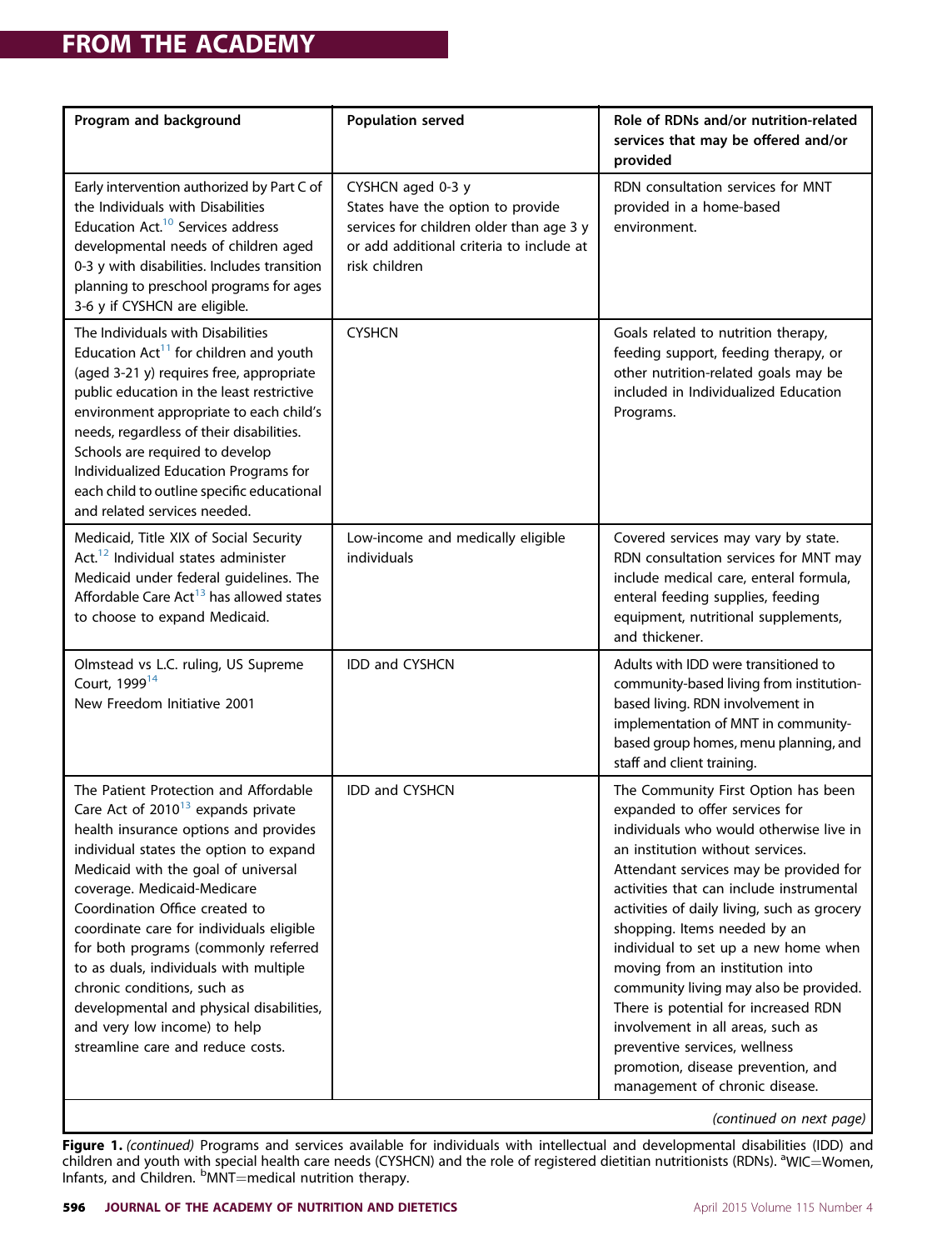| Program and background                                                                                                                                                                                                                                                                                            | <b>Population served</b>                                                                  | Role of RDNs and/or nutrition-related<br>services that may be offered and/or<br>provided                                                                                                                                                                                                                                                                                                                                                                                                                                                                                                                                                          |
|-------------------------------------------------------------------------------------------------------------------------------------------------------------------------------------------------------------------------------------------------------------------------------------------------------------------|-------------------------------------------------------------------------------------------|---------------------------------------------------------------------------------------------------------------------------------------------------------------------------------------------------------------------------------------------------------------------------------------------------------------------------------------------------------------------------------------------------------------------------------------------------------------------------------------------------------------------------------------------------------------------------------------------------------------------------------------------------|
| Project Head Start <sup>15</sup> federally funded<br>preschool program                                                                                                                                                                                                                                            | Low-income children aged 3-5 y. 10%<br>of national enrollment targeted to<br>serve CYSHCN | Provides nutrition services to preschool<br>children from low-income families.<br>including family education and<br>nutrition screening.                                                                                                                                                                                                                                                                                                                                                                                                                                                                                                          |
| State Children's Health Insurance<br>Program, <sup>16</sup> Title XXI of the Social<br>Security Act, to provide insurance for<br>children in families whose income<br>exceeded Medicaid limits and could not<br>afford private health insurance. States<br>design their own programs under<br>federal guidelines. | Children                                                                                  | Covered services may vary by state and<br>may include nutritional supplements,<br>enteral formula, enteral feeding<br>supplies, thickener, and recreational<br>activities to increase activity level.                                                                                                                                                                                                                                                                                                                                                                                                                                             |
| US Department of Agriculture National<br>School Lunch Program <sup>17</sup><br>Healthy, Hunger-Free Kids Act of 2010 <sup>18</sup>                                                                                                                                                                                | <b>CYSHCN</b>                                                                             | Alternate meal choices must be made<br>available for CYSHCN with medical or<br>other dietary needs (including food<br>allergies) by schools if a child cannot eat<br>the school breakfast or lunch. A<br>physician's order must be provided for<br>the alternate dietary requirements.<br>RDNs at district or school level will assist<br>school/families to develop procedures<br>to safely prepare and serve alternate<br>meal choices, including reading labels.<br>Requires local wellness policy<br>implementation, including nutrition<br>promotion, nutrition education, physical<br>activity, and other wellness promotion<br>activities. |

Figure 1. (continued) Programs and services available for individuals with intellectual and developmental disabilities (IDD) and children and youth with special health care needs (CYSHCN) and the role of registered dietitian nutritionists (RDNs). <sup>a</sup>WIC=Women, Infants, and  $\acute{\text{Children.}}$   $^{\text{b}}$ MNT $=$ medical nutrition therapy.

# Dysphagia

Factors that may influence an individual's nutritional status, such as food aversions, oral motor problems, food allergies, and dysphagia are important to include in MNT provided by RDNs or NDTRs (under RDN supervision) who can educate caregivers and train them to recognize signs and symptoms of dysphagia that may be observed during mealtimes.<sup>[38](#page-14-0)</sup> Monitoring weight records for unintended weight changes can indicate onset or worsening of dysphagia, because the individual may be unable to consume adequate intake to maintain or gain weight. In an aging population, a stroke

or the onset of dementia can result in or exacerbate dysphagia.<sup>[38](#page-14-0)</sup>

An interdisciplinary team evaluation of dysphagia can provide information on an individual's safety for oral feedings that can be incorporated into the plan of care.<sup>39</sup> When there is no evidence of aspiration on a videofluoroscopic swallow study and oral feedings are safe, an RDN and NDTR may work in collaboration with therapy providers (eg, speech, language, and occupational therapists) and caregivers to implement the plan of care. Texture modifications, thickening liquids, oral nutritional supplements, or selffeeding equipment may all be included in a plan of care to help an individual

maximize feeding independence when safe to do so. RDNs determine appropriate food choices that follow the dysphagia recommendations and educate the individual and/or caregivers to implement the plan. RDNs may review and discuss enteral feeding options with individuals with IDD, CYSHCN, their families, and/or their caregivers when oral feedings are not safe.

In CYSHCN, possible signs of dysphagia and feeding problems include very prolonged feeding times, not self-feeding when developmentally expected to, food refusal, frequent vomiting, respiratory distress as a meal progresses, irritability during meals,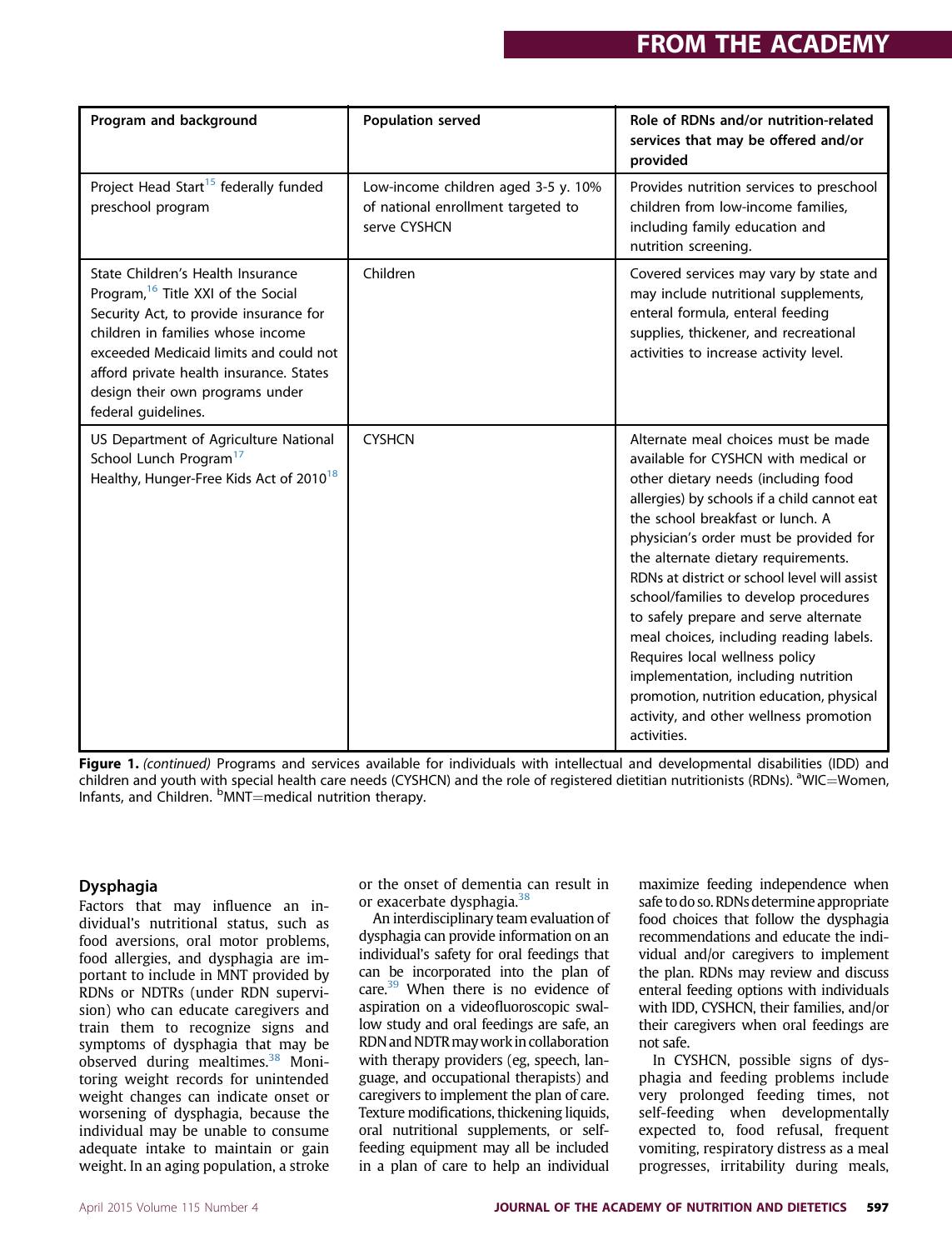| <sup>a</sup> ASD<br>ASD is a group of developmental disabilities<br>that are characterized by delayed speech and<br>language development, ritualistic or repetitive<br>behaviors, and impairments in social                                                                                                                   | Inadequate energy<br>intake<br>Limited food<br>acceptance<br>Inadequate intake of<br>calcium/vitamin D/ | Limited food choices<br>Medication side effects affecting appetite<br>Sensory processing issues<br>Avoidance of foods/food groups                                                                                                                                                                   |
|-------------------------------------------------------------------------------------------------------------------------------------------------------------------------------------------------------------------------------------------------------------------------------------------------------------------------------|---------------------------------------------------------------------------------------------------------|-----------------------------------------------------------------------------------------------------------------------------------------------------------------------------------------------------------------------------------------------------------------------------------------------------|
|                                                                                                                                                                                                                                                                                                                               |                                                                                                         |                                                                                                                                                                                                                                                                                                     |
|                                                                                                                                                                                                                                                                                                                               |                                                                                                         |                                                                                                                                                                                                                                                                                                     |
| interactions. Individuals may also have delays<br>in feeding skills and the ability to self-feed. $25$                                                                                                                                                                                                                        | iron/other nutrient(s)                                                                                  | Limited food choices; avoidance of foods/food<br>groups<br>Complementary and alternative medicine<br>treatments, such as vitamin B-6 supplements,<br>following a gluten-free, casein-free diet may<br>place child at risk for nutrient deficiencies <sup>26</sup>                                   |
|                                                                                                                                                                                                                                                                                                                               | Underweight                                                                                             | Inadequate energy intake<br>BMI <sup>b</sup> <5th percentile for children aged 2-20 y<br>Medication side effects affecting appetite<br>Limited food choices secondary to behaviors                                                                                                                  |
|                                                                                                                                                                                                                                                                                                                               | Overweight/obesity                                                                                      | BMI >85th percentile for children aged 2-20 y<br>Use of food for behavioral interventions<br>Estimated excessive energy intake<br>Medication side effects affecting appetite<br>Sedentary activity level<br>Limited food choices that are excessive in calories                                     |
| Cerebral palsy<br>A nonprogressive disorder of muscle control<br>or coordination that affects different parts of<br>the body. This results from an injury to the<br>brain during fetal, perinatal, or early<br>childhood development. The severity is<br>variable. Intellectual disability is often<br>present. <sup>27</sup> | Increased energy<br>expenditure                                                                         | Unintended weight loss                                                                                                                                                                                                                                                                              |
|                                                                                                                                                                                                                                                                                                                               | Excessive energy<br>intake                                                                              | Increased body adiposity<br>Reduced energy expenditure secondary to<br>treatment with medication to reduce muscle<br>tone<br>Hypotonia<br>Weight gain greater than expected<br>Changes in mobility status<br>Enteral nutrition provides more calories than<br>measured/estimated energy expenditure |
|                                                                                                                                                                                                                                                                                                                               | Inadequate oral intake                                                                                  | Unintended weight loss<br>Inability to self-feed due to lack of coordination<br>Poor dentition, presence of cavities, and/or<br>abscesses<br>Gastroesophageal reflux disease<br>Oral motor dysfunction/dysphagia<br>Medications affecting appetite<br>Failure to thrive<br>Malnutrition             |
|                                                                                                                                                                                                                                                                                                                               | Inadequate fluid and<br>fiber intake                                                                    | Constipation<br>Inability to independently consume fluid and<br>food<br>Dysphagia<br>(continued on next page)                                                                                                                                                                                       |

**Figure 2.** Common nutrition-related issues in individuals with intellectual and developmental disabilities and children and youth with special health care needs with suggested nutrition diagnosis terms. Adapted from Figur disorder. <sup>b</sup>BMI=body mass index. <sup>c</sup>GI=gastrointestinal.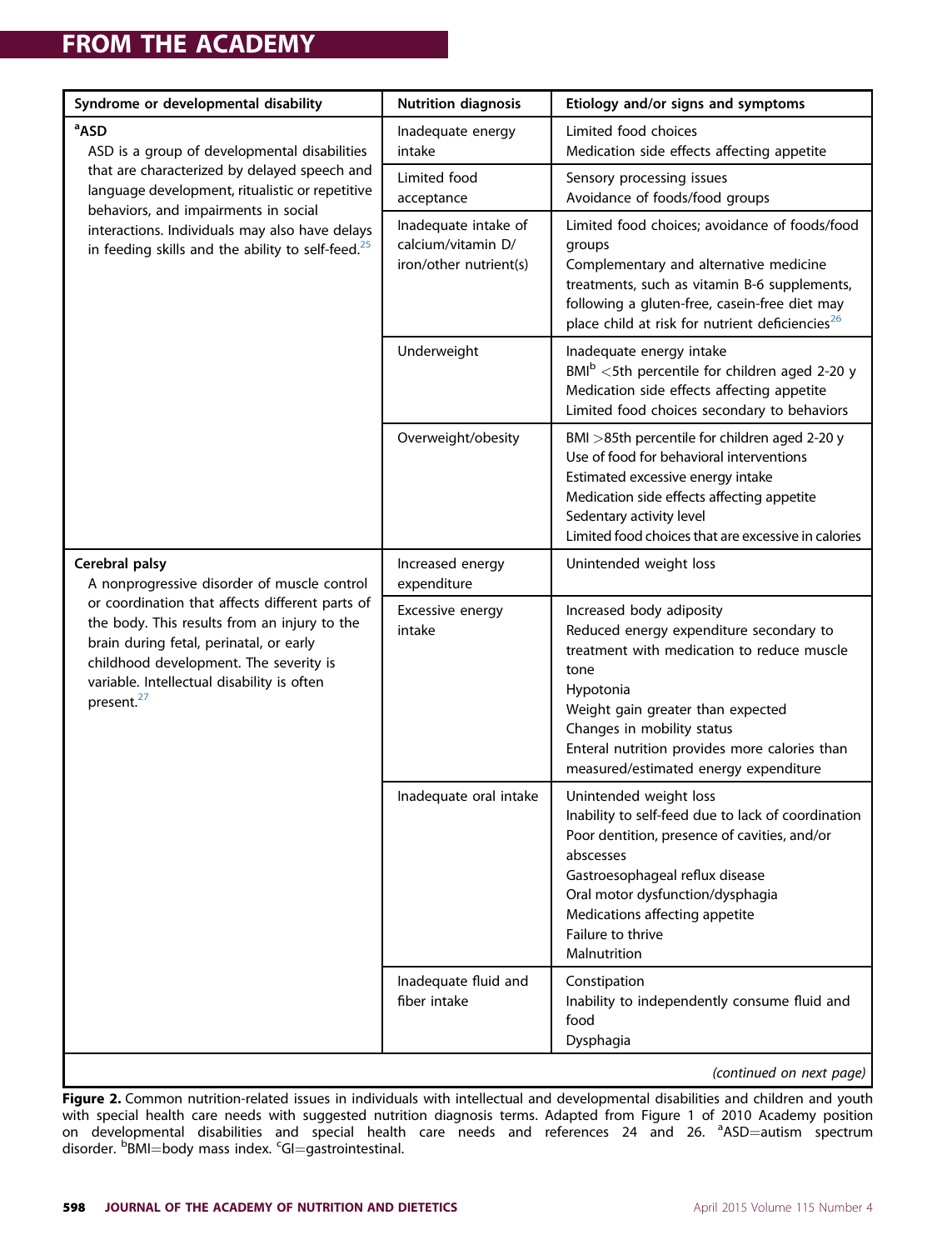# **FROM THE ACADEMY** FROM THE ACADEMY

| Syndrome or developmental disability                                                                                                                                                               | <b>Nutrition diagnosis</b>               | Etiology and/or signs and symptoms                                                                                                                                                                                                                                                                                                                       |
|----------------------------------------------------------------------------------------------------------------------------------------------------------------------------------------------------|------------------------------------------|----------------------------------------------------------------------------------------------------------------------------------------------------------------------------------------------------------------------------------------------------------------------------------------------------------------------------------------------------------|
|                                                                                                                                                                                                    |                                          | Altered thirst sensation, inability to<br>communicate thirst                                                                                                                                                                                                                                                                                             |
|                                                                                                                                                                                                    | Swallowing difficulty                    | Abnormal swallow study showing aspiration<br>and/or oral/pharyngeal dysphagia<br>Coughing, choking, prolonged chewing,<br>pocketing of food, regurgitating, and facial<br>expression changes during eating<br>Reduced food intake<br>Unintended weight loss<br>Prolonged feeding times, lack of interest in<br>food, food avoidance, mealtime resistance |
|                                                                                                                                                                                                    | Altered GI <sup>c</sup> function         | Constipation<br>Gastroesophageal reflux disorder, delayed<br>gastric emptying<br>Medication side effects                                                                                                                                                                                                                                                 |
|                                                                                                                                                                                                    | Food-medication<br>interactions          | Constipation related to antispasticity<br>medications<br>Increased risk of osteopenia/osteoporosis<br>related to antiseizure and antigastroesophageal<br>reflux disease medications<br>Risk of B-12 deficiency related to<br>antigastroesophageal reflux disease<br>medications                                                                          |
|                                                                                                                                                                                                    | Underweight                              | BMI <5th percentile/age in children aged 2-20<br>у<br>Reduced muscle mass, muscle wasting<br>Inadequate energy intake to promote weight<br>gain compared to estimated or measured<br>needs<br>Hypertonia, dystonia                                                                                                                                       |
|                                                                                                                                                                                                    | Overweight                               | BMI >85th percentile/age for children aged 2-<br>20 <sub>y</sub><br>Excessive energy intake<br>Sedentary activity level<br>Hypotonia                                                                                                                                                                                                                     |
| <b>Cystic fibrosis</b><br>An inherited disorder of the exocrine glands,<br>primarily the pancreas, pulmonary system,<br>and sweat glands, characterized by<br>abnormally thick luminal secretions. | Increased energy<br>expenditure          | Unintended weight loss<br>Malnutrition                                                                                                                                                                                                                                                                                                                   |
|                                                                                                                                                                                                    | Inadequate fat soluble<br>vitamin intake | Reduced vitamin levels                                                                                                                                                                                                                                                                                                                                   |
| Blockages in the pancreas prevent pancreatic<br>enzymes from being available for digestion of                                                                                                      | Altered GI function                      | Abnormal digestive enzyme and fecal fat<br>studies<br>Growth stunting or failure                                                                                                                                                                                                                                                                         |

(continued on next page)

**Figure 2.** *(continued)* Common nutrition-related issues in individuals with intellectual and developmental disabilities and children and youth with special health care needs with suggested nutrition diagnosis terms. Adap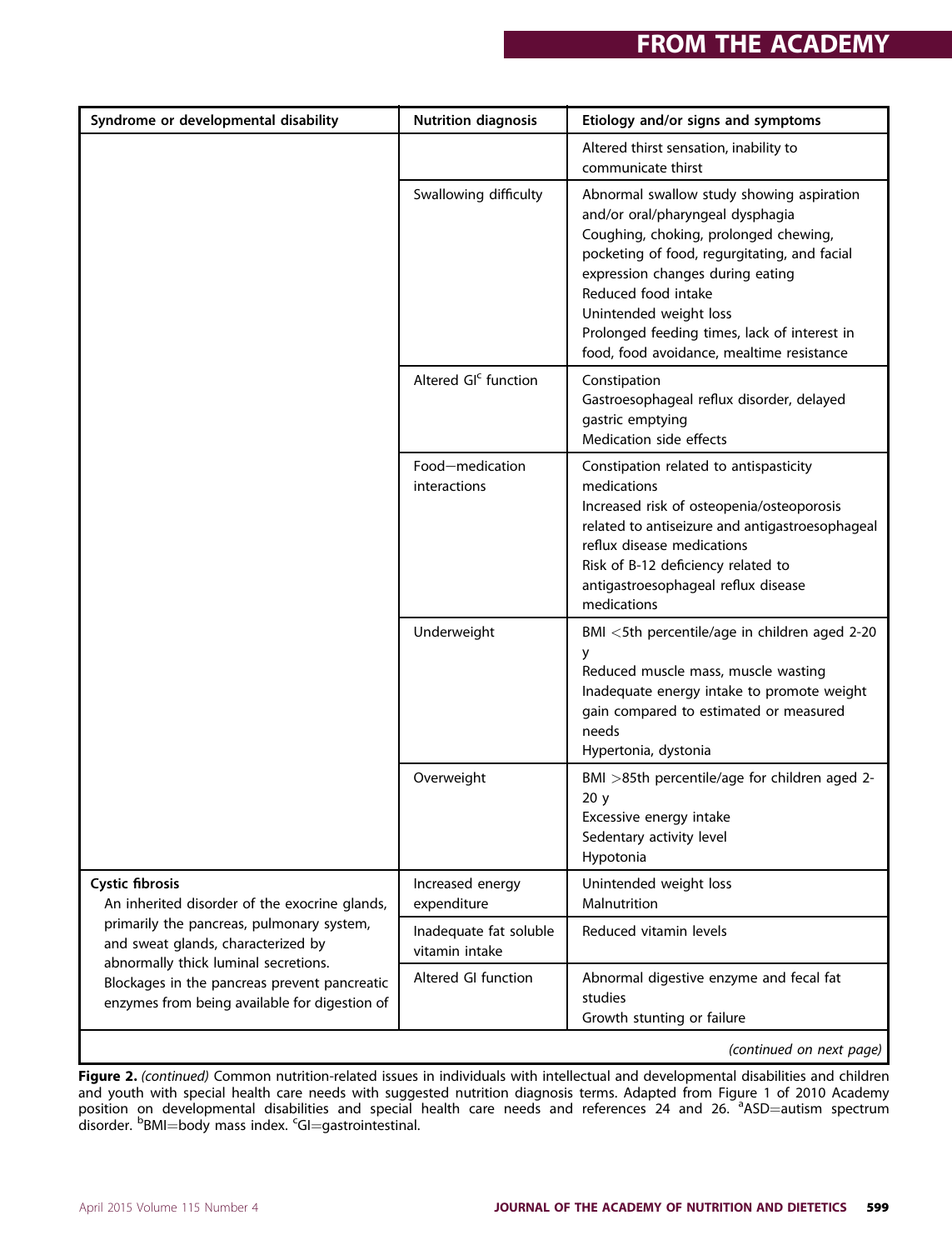| Syndrome or developmental disability                                                                                                                                                                                                                                                                                          | <b>Nutrition diagnosis</b>                                                                                       | Etiology and/or signs and symptoms                                                                                                                                                                                                                                                  |
|-------------------------------------------------------------------------------------------------------------------------------------------------------------------------------------------------------------------------------------------------------------------------------------------------------------------------------|------------------------------------------------------------------------------------------------------------------|-------------------------------------------------------------------------------------------------------------------------------------------------------------------------------------------------------------------------------------------------------------------------------------|
| fats and proteins, leading to poor weight gain<br>and growth as a result of malabsorption. <sup>28</sup>                                                                                                                                                                                                                      |                                                                                                                  | Evidence of vitamin and/or mineral deficiency<br>Steatorrhea<br>Constipation<br>Gastroesophageal reflux disease                                                                                                                                                                     |
| Drug exposed and fetal alcohol spectrum<br>disorders<br>Physical, behavioral, mental, or learning<br>disabilities that occur when a fetus is exposed<br>to drug and/or alcohol during development.<br>Growth may also be affected. <sup>29</sup>                                                                              | Food-medication<br>interaction                                                                                   | Side effects of medications affecting appetite                                                                                                                                                                                                                                      |
|                                                                                                                                                                                                                                                                                                                               | Overweight/obesity                                                                                               | BMI >85th percentile for children aged 2-20 y<br>Estimated excessive energy intake<br>Sedentary activity level                                                                                                                                                                      |
|                                                                                                                                                                                                                                                                                                                               | Self-monitoring deficit                                                                                          | Altered self-regulation<br>Overweight/obesity<br>Underweight                                                                                                                                                                                                                        |
| Down syndrome<br>A genetic disorder that results from an extra<br>chromosome 21, resulting in developmental<br>problems such as congenital heart disease,<br>cognitive delay, short stature, gastrointestinal<br>problems, and decreased muscle tone. <sup>30</sup>                                                           | Inadequate oral intake                                                                                           | Dementia<br>Swallowing difficulty<br>Unintended weight loss                                                                                                                                                                                                                         |
|                                                                                                                                                                                                                                                                                                                               | Breastfeeding<br>difficultly                                                                                     | Feeding difficulty with weak suck<br>Poor weight gain                                                                                                                                                                                                                               |
|                                                                                                                                                                                                                                                                                                                               | Altered GI function                                                                                              | Constipation (related to hypotonia, low activity,<br>and/or low fiber intake)<br>Celiac disease <sup>31</sup>                                                                                                                                                                       |
|                                                                                                                                                                                                                                                                                                                               | Overweight/obesity                                                                                               | Increased body adiposity<br>Estimated excessive energy intake<br>Reduced energy needs related to hypotonia<br>BMI >85th percentile/age for age 2-20 y                                                                                                                               |
| Genetic or inherited metabolic disorders<br>Genetic conditions that result in a deficiency<br>or defective enzyme in a metabolic pathway.<br>Some of these, such as phenylketonuria, can<br>result in significant lifetime intellectual and<br>developmental disabilities. Others can cause<br>death if not properly treated. | Imbalance of nutrients<br>Impaired nutrient<br>utilization<br>Altered nutrition-<br>related laboratory<br>values | Food and nutrition knowledge deficit of dietary<br>changes related to new diagnosis<br>Nutrient restriction due to metabolic disorder                                                                                                                                               |
|                                                                                                                                                                                                                                                                                                                               | Unintended weight<br>loss                                                                                        | Poor appetite due to metabolic disorder<br>Inadequate energy intake<br>Lack of adequate insurance coverage for low<br>protein foods/special metabolic formulas,<br>limited access to formula<br>Food and nutrition knowledge deficit of dietary<br>changes related to new diagnosis |
|                                                                                                                                                                                                                                                                                                                               | Unintended weight<br>gain                                                                                        | Excessive energy intake                                                                                                                                                                                                                                                             |
| <b>Orofacial Cleft</b><br>A birth defect that occurs when the lip and/or<br>the roof of the mouth does not form or close                                                                                                                                                                                                      | Swallowing difficulty                                                                                            | Abnormal swallow study showing aspiration<br>and/or oral/pharyngeal dysphagia<br>Inadequate oral intake<br>Frequent respiratory infections/pneumonias                                                                                                                               |

(continued on next page)

Figure 2. (continued) Common nutrition-related issues in individuals with intellectual and developmental disabilities and children and youth with special health care needs with suggested nutrition diagnosis terms. Adapted from Figure 1 of 2010 Academy position on developmental disabilities and special health care needs and references 24 and 26. <sup>a</sup>ASD—autism spectrum<br>disorder. <sup>b</sup>BMI—body mass index. <sup>c</sup>GI—gastrointestinal.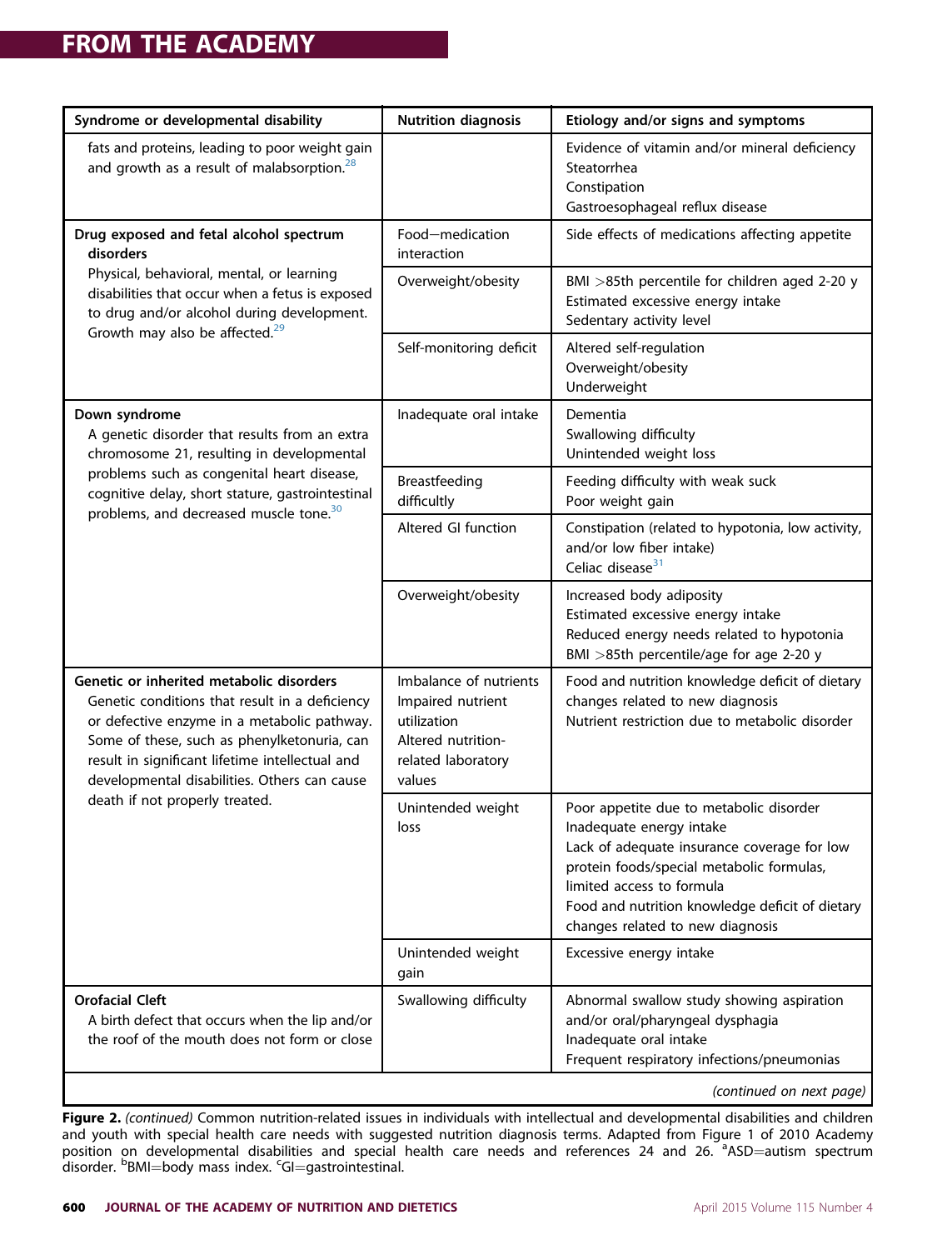| Syndrome or developmental disability                                                                                                                                                                                                                                                                                                     | <b>Nutrition diagnosis</b>                                   | Etiology and/or signs and symptoms                                                                                                                                                                                                    |
|------------------------------------------------------------------------------------------------------------------------------------------------------------------------------------------------------------------------------------------------------------------------------------------------------------------------------------------|--------------------------------------------------------------|---------------------------------------------------------------------------------------------------------------------------------------------------------------------------------------------------------------------------------------|
| properly, resulting in a cleft lip and/or cleft<br>palate. <sup>32</sup>                                                                                                                                                                                                                                                                 |                                                              | Coughing/choking with foods/liquids<br>Cleft lip/cleft palate                                                                                                                                                                         |
|                                                                                                                                                                                                                                                                                                                                          | Breastfeeding difficulty                                     | Inability to form proper latch<br>Inadequate oral intake                                                                                                                                                                              |
|                                                                                                                                                                                                                                                                                                                                          | Underweight                                                  | Inadequate energy intake<br>Increased energy expenditure                                                                                                                                                                              |
| Prader-Willi syndrome<br>A genetic disorder resulting from a deletion in<br>chromosome 15. Hypotonia in infancy can<br>result in failure to thrive before onset of<br>hyperphagia. Common medical issues include<br>obesity as a result of hyperphagia; short<br>stature, and varying levels of intellectual<br>abilities. <sup>33</sup> | Breastfeeding difficulty<br>Inadequate oral intake           | Feeding difficulty with weak suck<br>Poor weight gain                                                                                                                                                                                 |
|                                                                                                                                                                                                                                                                                                                                          | Excessive energy<br>intake<br>Overweight/obesity             | Increased body adiposity<br>BMI >85th percentile/age at age 2-20 y<br>Reduced energy needs<br>Self-monitoring deficit                                                                                                                 |
|                                                                                                                                                                                                                                                                                                                                          | Limited adherence to<br>nutrition-related<br>recommendations | Inability to limit or refuse foods offered<br>Lack of social support for implementing<br>changes                                                                                                                                      |
|                                                                                                                                                                                                                                                                                                                                          | Undesirable food<br>choices                                  | Intake inconsistent with diet quality guidelines<br>Unable to independently select foods<br>consistent with food quality and energy<br>controlled guidelines                                                                          |
|                                                                                                                                                                                                                                                                                                                                          | Intake of unsafe food                                        | Food obsession<br>Hyperphagia<br>Eating serves a purpose other than<br>nourishment<br>Pica                                                                                                                                            |
| Spina bifida (myelomeningocele)<br>A neural tube defect resulting from                                                                                                                                                                                                                                                                   | Increased protein<br>needs                                   | Chronic, nonhealing wounds                                                                                                                                                                                                            |
| incomplete closure of the spine during early<br>pregnancy. This results in nerve damage,<br>including neurogenic bowel/bladder and<br>paralysis. Other common medical issues<br>include Arnold Chiari II malformation,<br>hydrocephalus, growth hormone deficiency,<br>and learning differences. <sup>34</sup>                           | Swallowing difficulty                                        | Abnormal swallow study showing aspiration<br>and/or oral/pharyngeal dysphagia<br>Frequent respiratory infections/pneumonias<br>Coughing/choking with foods/liquids<br>Presence of Arnold Chiari II malformation of the<br>brain       |
|                                                                                                                                                                                                                                                                                                                                          | Altered GI function                                          | Low fluid and fiber intake<br>Neurogenic bowel<br>Constipation                                                                                                                                                                        |
|                                                                                                                                                                                                                                                                                                                                          | Overweight/obesity<br>Unintended weight<br>gain              | Increased body adiposity<br>BMI >85th percentile/age for age 2-20 y<br>Estimated excessive energy intake<br>Self-monitoring deficit<br>Limited mobility<br>Reduced energy needs related to altered body<br>composition, short stature |

Figure 2. (continued) Common nutrition-related issues in individuals with intellectual and developmental disabilities and children and youth with special health care needs with suggested nutrition diagnosis terms. Adapted from Figure 1 of 2010 Academy position on developmental disabilities and special health care needs and references 24 and 26. <sup>a</sup>ASD=autism spectrum disorder. <sup>b</sup>BMI=body mass index. <sup>c</sup>GI=gastrointestinal.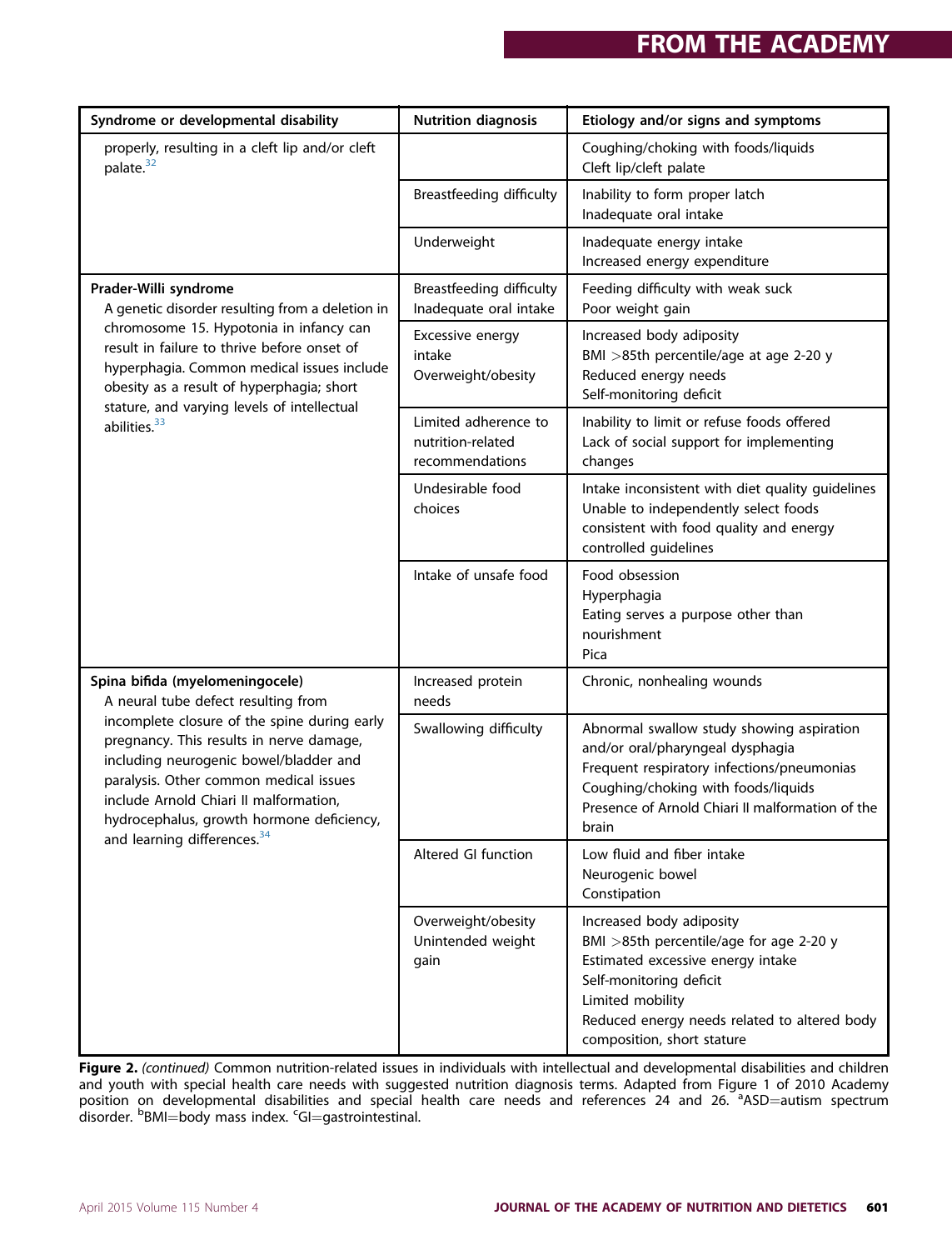frequent gagging and/or coughing, and poor nutritional status.<sup>[39](#page-14-0)</sup> Closely monitoring growth records and trends in CYSCHN can indicate overall adequacy of energy intake to promote growth velocity and prevent weight loss.

## Enteral Feedings

Any individual with IDD or CYSHCN who has significant dysphagia with aspiration or who is unable to maintain appropriate weight or hydration with oral feedings can benefit from enteral feedings. Anthropometric measurements, enteral feeding provision, and tolerance are closely monitored by RDNs to make necessary adjustments to prevent overfeeding or underfeeding. RDNs ensure individuals with IDD, CYSHCN, and caregivers are involved in planning the enteral feeding schedule and trained on how to implement enteral feedings and troubleshoot problems with enteral feedings.

## Medication Use

Polypharmacy. As individuals with IDD age and develop multiple comorbidities, multiple medications may be prescribed by several medical providers. A study by Hobdon and colleagues $40$ found an increased risk of polypharmacy in individuals with a dual diagnosis of IDD and a psychiatric diagnosis than in those without a psychiatric diagnosis. Sixty-two percent of the study participants<sup>40</sup> had a dual diagnosis, and almost one-half of the study participants were taking two or more psychotropic medications. RDNs should review the medication list of all individuals with IDD and CYSHCN, evaluate the nutritionrelated implications of the medication regimen, and recommend any necessary changes such as adjusting timing of psychotropic medications to reduce effects on appetite.<sup>41</sup>

Food-Drug Interactions. Many individuals with IDD take multiple medications for treatment of chronic conditions for extended periods of time, increasing the risk of drug-nutrient interactions. Drug-nutrient interactions are commonly seen with use of anticonvulsants, stimulant medications, medications for treatment of gastroesophageal reflux disease, and antipsychotics. Studies have shown that long-term use of antiepileptics in CYSHCN and adult women with  $IDD<sup>42</sup>$  $IDD<sup>42</sup>$  $IDD<sup>42</sup>$ 

can affect bone metabolism and lead to a higher fracture risk. Stimulant medications can interfere with appetite, slowing down the rate of growth and weight gain in children and resulting in weight loss or failure to gain appropriate weight in adults. $43$  Gastric pH is altered by medications to treat gastroesophageal reflux disease, which may result in small bowel bacterial overgrowth (eg, bloating, flatulence, and diarrhea), vitamin B-12 deficiency, or increased risk of fractures when taken for more than 1 year. $44$  Motility medications (eg, bethanecol chloride, erythromycin, and metoclopramide) can alter digestion and the absorption rate of nutrients and medications. Finally, antipsychotic and tricyclic antidepressant agents for depression and behavior issues can cause dry mouth, taste changes, nausea, vomiting, and increased appetite and weight gain.[45](#page-14-0) RDNs will recognize potential drug-nutrient interactions, optimize micronutrient intake, and monitor for vitamin and mineral deficiencies when indicated and recommend replacement supplements if necessary.

# Wellness

Recommendations for wellness and disease prevention for individuals with IDD and CYSHCN are similar to those for the general population (eg, physical activity, nutrition, access to health care, clinical preventive services, dental care, mental health, and family care giving). Healthy People 2020 ([www.healthypeople.gov\)](http://www.healthypeople.gov) is a comprehensive set of national public health objectives that include:

- 1. eliminating preventable disease, disability, injury, and premature death;
- 2. achieving health equity and eliminating health disparities;
- 3. creating social and physical environments that promote good health for all; and
- 4. promoting healthy development and healthy behaviors at every stage of life.

Furthermore, the following objectives were included for people with IDD, stating that people with IDD should:

- be included in public health activities,
- receive well-timed interventions and services,
- $\bullet$  interact with their environment without barriers, and
- participate in everyday life activities.

Without these opportunities, individuals with IDD and CYSHCN will continue to experience health disparities compared with the general population. It is important to utilize RDNs and NDTRs (under RDN supervision) to help meet these objectives.

Other groups are working to improve health care in wellness. The Centers for Medicare and Medicaid Services have set forth a health care reform initiative referred to as the triple aim: improving health care experience, improving health outcomes, and reducing  $cost<sub>1</sub><sup>46</sup>$  $cost<sub>1</sub><sup>46</sup>$  $cost<sub>1</sub><sup>46</sup>$ Individuals with disabilities and special health care needs are at high risk for comorbidities, resulting in poor outcomes and increased health care costs. Care provided throughout the lifespan, beginning at birth, by an RDN is essential to accomplish the objectives set forth in the triple aim.

## **PEDIATRICS**

# **Nutritional Risk Factors**

Altered physical growth rate and body composition are often seen in CYSHCN. The prevalence of obesity in CYSHCN is almost twice that of the general population, because nearly half of adolescents with autism spectrum disorder (ASD) and Down syndrome are overweight, and 25% with ASD and 31% with Down syndrome are obese. $23$  In most CYSHCN, these rates of obesity are often attributed to poor eating habits and low levels of physical activity. In children with Down syndrome these rates may also be attributed to limited mobility, short stature, and reduced muscle mass. Only one-third of CYSHCN participate in physical activity regularly.<sup>[47](#page-14-0)</sup> Overweight and obesity, as well as short stature, limited mobility, and inappropriate eating practices such as pica, are often seen in individuals with Prader-Willi syndrome. The use of growth hormone has improved linear growth and final adult height, as well as improvements in body composition, with few side effects in individuals with Prader-Willi syndrome. $48$  Because there are currently no recommendations specifically for overweight/obese individuals with CYSHCN, RDNs working with this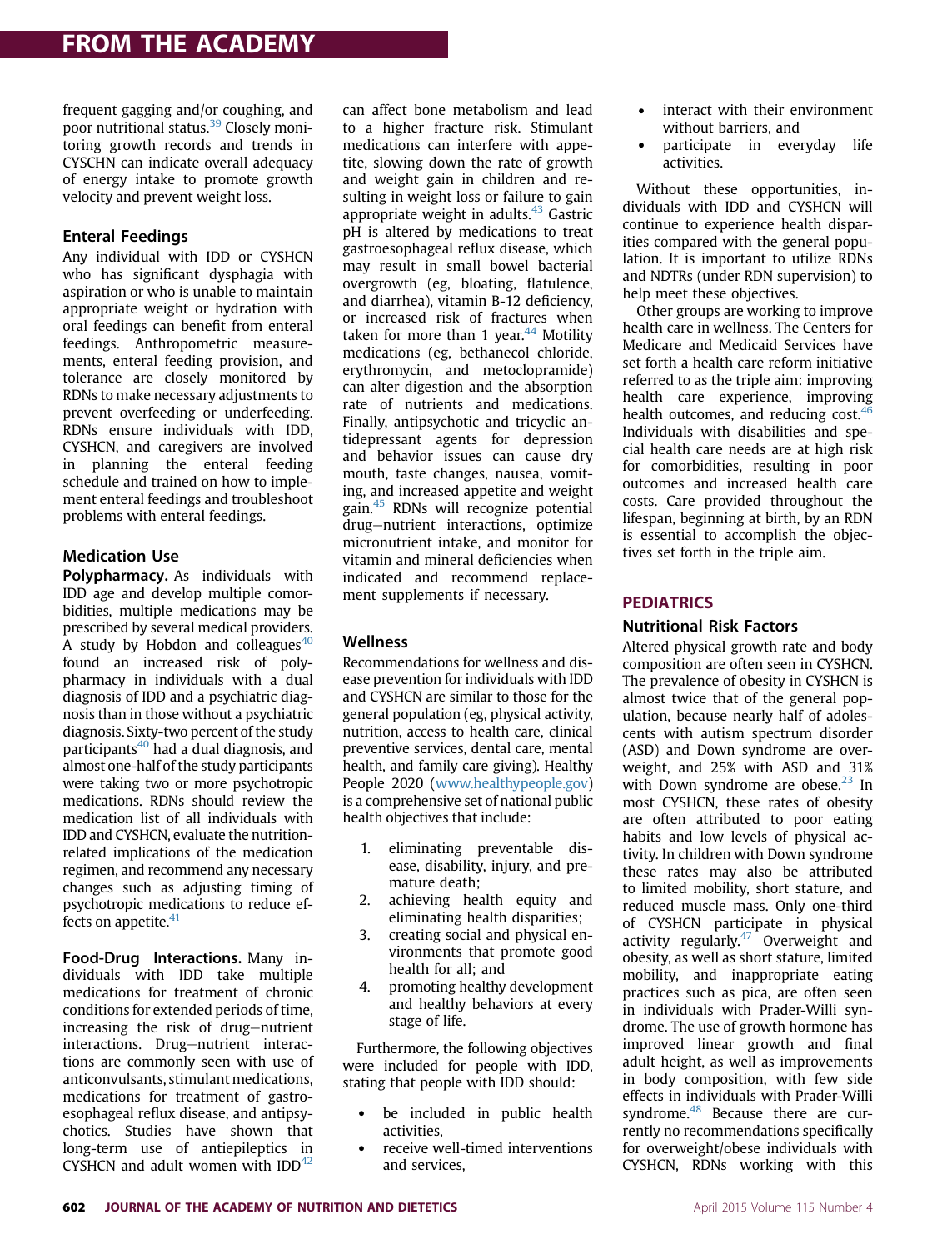- - Cushing P, Geerts S, Humphries K, et al. The Adult with Intellectual and Developmental Disabilities: A Resource Tool for Nutritional Professionals, Behavioral Health Nutrition [CD-ROM]. Chicago, IL: Behavioral Health Nutrition Dietetic Practice Group of the American Dietetic Association; 2008.
- - Cushing P, Spear D, Novak P, et al. Academy of Nutrition and Dietetics: Standards of Practice and Standards of Professional Performance for registered dietitians (competent, proficient, and expert) in intellectual and developmental disabilities. J Acad Nutr Diet. 2012;112(9):1454-1464.
- - DeVore J, Shotton A, eds. Academy of Nutrition and Dietetics Pocket Guide to Children with Special Health Care and Nutritional Needs. Chicago, IL: Behavioral Health Nutrition Dietetic Practice Group and Pediatric Nutrition Practice Groups of the Academy of Nutrition and Dietetics; 2012.
- - Ekvall S, Ekvall V. Pediatric Nutrition in Chronic Diseases and Developmental Disorders: Prevention, Assessment, and Treatment. 2nd ed. New York, NY: Oxford University Press; 2005.
- -Genetic Metabolic Dietitians International homepage. [http://www.gmdi.org/.](http://www.gmdi.org/)
- - Yang Y, Lucas B, Feucht S, eds. Nutrition Interventions for Children with Special Health Care Needs. 3rd ed. Olympia, WA: Washington State Department of Health; 2010.
- - Academy of Nutrition and Dietetics. Nutrition terminology reference manual (eNCPT): Dietetics language for nutrition care. [http://ncpt.webauthor.com.](http://ncpt.webauthor.com)

Figure 3. Current resources that provide detailed, peer-reviewed Information for registered dietitian nutritionists and nutrition and dietetics technicians, registered, working with individuals with intellectual and developmental disabilities and children and youth with special health care needs.

population may use evidence-based protocols for typically developing youth, such as those included in the Academy of Nutrition and Dietetics Evidence Analysis Library ([www.](http://www.andevidencelibrary.com) [andevidencelibrary.com](http://www.andevidencelibrary.com)) to promote appropriate growth velocity and prevent excess weight gain. In CYSHCN, these protocols need to be individualized, because CYSHCN may require specialized care. RDNs will work toward finding the best strategies to promote proper growth and prevent excess weight gain in CYSHCN.

On the opposite side of the weight spectrum, underweight can be a significant risk factor for some CYSHCN, for instance those with Rett syndrome, ce-rebral palsy, and cystic fibrosis.<sup>[49](#page-15-0)</sup> Guidelines by Mehta and colleagues $50$ present a method of defining and classifying pediatric malnutrition, including the use of z score changes for anthropometric measurements to more accurately assess growth below the fifth percentile for age. CYSHCN may meet the criteria for chronic, moderate-to-severe malnutrition due to their underlying diagnosis if their z scores are  $-2$  or lower.<sup>5</sup>

Advances in Genetics/Genomics and Neonatology that Affect IDD The field of genetics has evolved rapidly since the completion of the Genome

Project in 2003. During the past decade, advances in genetic research have enabled genome-wide discovery of chromosomal copy-number changes and single-nucleotide changes in persons with IDD and CYSHCN [\(www.ncbi.](http://www.ncbi.nlm.nih.gov/About/primer/genetics_cell.html) [nlm.nih.gov/About/primer/genetics\\_cell.](http://www.ncbi.nlm.nih.gov/About/primer/genetics_cell.html) [html](http://www.ncbi.nlm.nih.gov/About/primer/genetics_cell.html)). Chromosome microarray analysis, recommended as a first-line test in the genetic workup of children with developmental delays, ASD, or congenital anomalies, provides a molecular diagnosis in 15% to 20% of cases.<sup>[51](#page-15-0)</sup> As the data from genomic research continues to accumulate, the understanding of genes, pathways, and molecular mechanisms will continue to evolve and translate into better diagnosis, prognosis, and therapies—including MNT—for these developmental disabilities. RDNs may be involved in many of these endeavors.

Neonatology is a specialty area of medicine and nutrition that deals with the medical care of newborn infants, particularly ill or premature newborns. According to the March of Dimes, the 2013 rate of preterm births in the United States was 11.5%, 2% higher than its goal. $52$  The high rate of premature births and the increased survival of low-birth-weight infants results in more babies with emergent needs as critically ill newborns, as well as developmental delays. Preterm birth is a leading cause of death in the first months of life, and infants who survive

have an increased risk of serious health problems such as pulmonary/ respiratory problems, feeding difficulties, temperature instability, jaundice, delayed brain development, and an increased risk of IDD and other dis-abilities.<sup>[53](#page-15-0)</sup> RDNs must closely monitor growth velocity in premature infants. The Centers for Disease Control and Prevention recommend adjusting for gestational age up to age 36 months for premature infants.<sup>[54](#page-15-0)</sup> Many premature infants are seen in specialty follow-up clinics for monitoring of growth and development and management of chronic conditions. RDNs can work with medical providers as part of an interdisciplinary team, including RDNs working in early intervention, to provide MNT as part of long-term followup at all levels of care.

# Select Issues for CYSHCN

Frequently encountered issues in nutrition assessment are specialty measuring techniques/equipment, specialized growth charts, and sensory processing or food selectivity issues. Instructions on special measuring considerations and equipment, as well as specialty growth charts, are available from the Health Resources and Services Administration ([http://depts.washington.edu/growth/\)](http://depts.washington.edu/growth/). Specialty growth charts are available for some diagnoses; however, their use in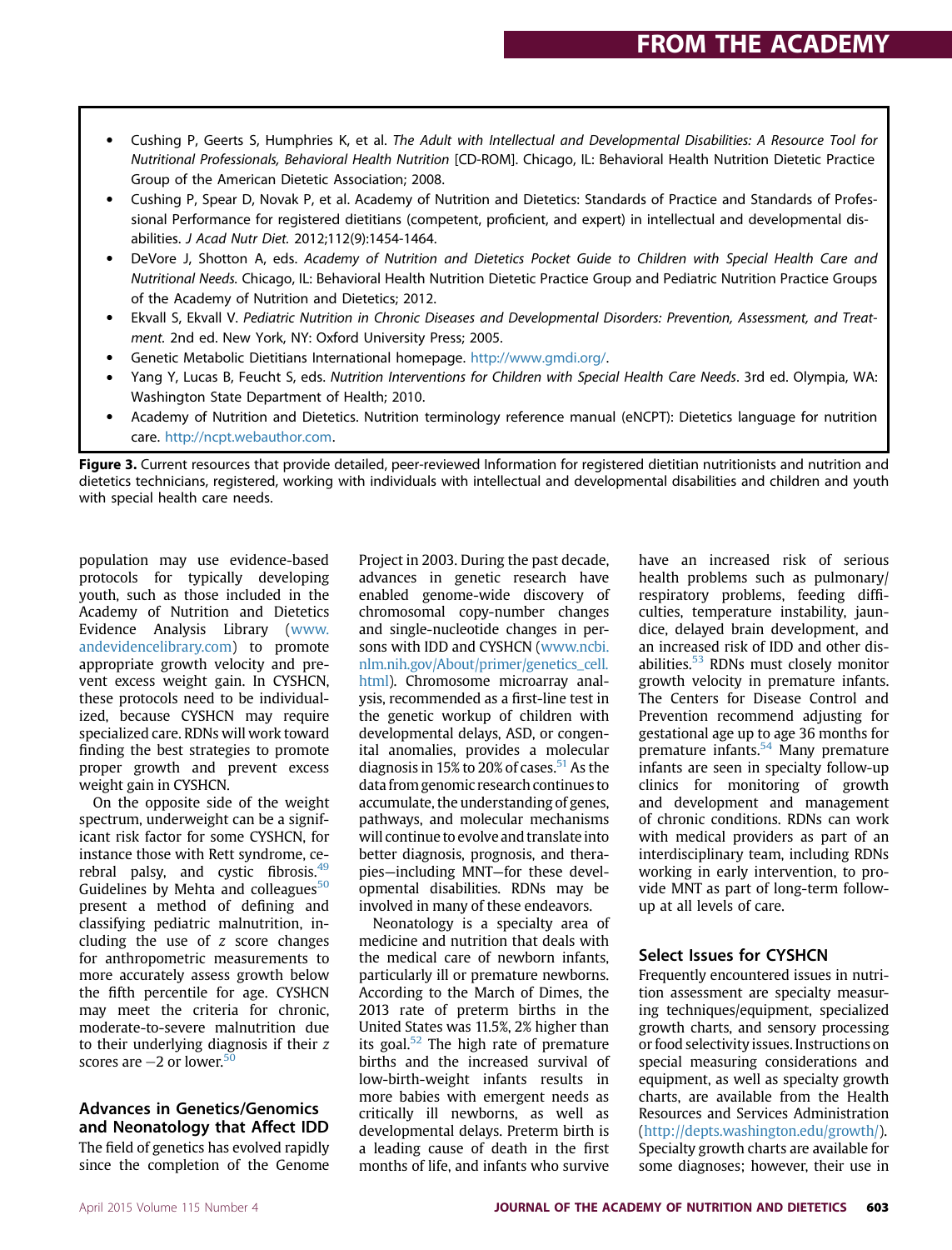nutrition assessment remains controversial, because most were developed using small populations with old or retrospective data and do not include all growth parameters. The American Academy of Pediatrics recommends using growth charts from theWorld Health Organization for children younger than age 2 years and the Centers for Disease Control and Prevention for children older than age 2 years, for all children with or without disabilities. The expectation is to have each child grow at his or her own potential and follow his or her own growth curve, even if it is below the curve. RDNs monitor the growth curves and use this information in their assessment of a child.

CYSHCN can be highly selective eaters, with very restricted repertoires of food acceptance. Food selectivity and concerns about dietary adequacy are common reasons to refer children for nutrition services.<sup>[55](#page-15-0)</sup> Although various factors can contribute to food selectivity, sensory processing disorder is common in CYSHCN. Sensory processing disorder is an under- or overreaction to certain experiences of touch, smell, taste, sound, and sight, often resulting in an observable aversion or negative behavioral response to certain stimuli. Sensory sensitivity may contribute to difficulty with food textures, frequently seen in children with ASD.[55](#page-15-0) It is important that RDNs and NDTRs (under RDN supervision) identify any food aversions or sensory sensitivities and work with the individuals, their care givers, and other health professionals to slowly overcome these aversions or find ways to provide an acceptable and nutritionally adequate diet.

Successful transition from the pediatric systems of health care to the adult systems is important because individuals between ages 16 and 21 years often become ineligible for the services that they have used and depended on throughout life. Successful transition is one of the outcomes used to measure success of community-based systems of care for CYSHCN.<sup>[8](#page-14-0)</sup> However, in the 2009-2010 National Survey of Children with Special Health Care Needs, only 40% of CYSHCN met the core performance outcome for transition to adult care, with loss of health insurance reported as a primary factor in failing to meet the performance outcomes.<sup>5</sup> However, the implementation of the

ACA and the end to preexisting condition discrimination and lifetime caps on benefits means individuals with IDD and CYSHCN will have more options for quality health insurance.<sup>[56](#page-15-0)</sup>

# **ADULTS**

# . . . . . .<br>Weight Status

As adults with IDD have left institutional care to live in group homes or supported living arrangements, they have adopted the physical activity and dietary intake characteristics of the general population, and in turn, have shown increasing rates of overweight and obesity.<sup>[57](#page-15-0)</sup> The prevalence of obesity in adults with IDD is approximately twice that in the general population.[58](#page-15-0) These high rates of obesity combined with lower levels of fitness and poor diet quality result in an increased risk of heart disease, diabetes, and hypertension.<sup>59</sup> Furthermore, overweight and obesity in individuals with IDD can place an extra demand on caregivers when an individual is dependent on physical assis-tance for activities of daily living.<sup>[57](#page-15-0)</sup> The prevalence of obesity is a major health problem that requires further research from individuals, including RDNs working with this population. Evidence-based protocols for weight management, such as those included in the Academy of Nutrition and Dietetics' Evidence Analysis Library should be used, which include reduction in energy intake for weight maintenance, daily aerobic exercise, food monitoring procedures, and an interdisciplinary approach for behavior modification. However, as in adolescents, these protocols need to be individualized for each person with IDD, particularly with diagnoses such as Prader-Willi syndrome, cerebral palsy, and spina bifida. Furthermore, RDNs should consider factors such as age, disease state, body composition, mobility status, and diagnoses when determining appropriate weight goals for persons with IDD.

Although not as prevalent, some adults with diagnoses such as cerebral palsy and Rett syndrome, and those who have developed Alzheimer disease, are at risk for being underweight.<sup>60</sup> Mobility impairment and underweight status are two factors that increase risk for pressure ulcers, specific nutrient deficiencies due to inadequate intake, and further weight loss if ill and unable to eat. The Academy of Nutrition and Dietetics' Evidence Analysis Library has protocols for unintended weight loss in older adults and wound care that may be used as a guide for the RDN when individualizing the plan of care; however, these protocols are not specific for persons with IDD.

## Unique Issues for Nutrition Assessment

Two frequently encountered issues in nutrition assessment for adults are collection of dietary intake data and determining energy needs. Although the need for nutrition assessment and monitoring is high in adults with IDD, there are inherent challenges in collecting dietary intakes data due to compromised cognitive functioning, poor memory, and a shortened attention span. $57$  Due to the significant barriers in collecting valid data, there is not a validated method for dietary assessment in adults with IDD, although research suggests that the use of proxy-surrogate or digital imagery may improve dietary recall for analysis.<sup>57</sup>

Assessing nutrition and energy requirements is challenging because the nutrition and energy requirements vary depending on the disability diagnosis, the severity of the disability, mobility status, age, medications, and feeding problems. When determining energy requirements, RDNs may individualize the requirements based on all of these considerations, as well as monitor the individual and make changes to the plan of care as needed.

# Special Considerations for Adults with IDD

RDNs and NDTRs who work with adults with IDD should be aware of challenges that affect that person's nutritional status, such as high levels of food insecurity due to lack of financial support; higher rates of medical and functional problems at age 50 years or younger, including dementia and Alzheimer disease; and the need for specialized diets. $61,62$  Furthermore. RDNs and NDTRs need to consider each individual's living situation, because many adults with IDD live in group homes or have live-in caregivers and may have less control over their available food choices.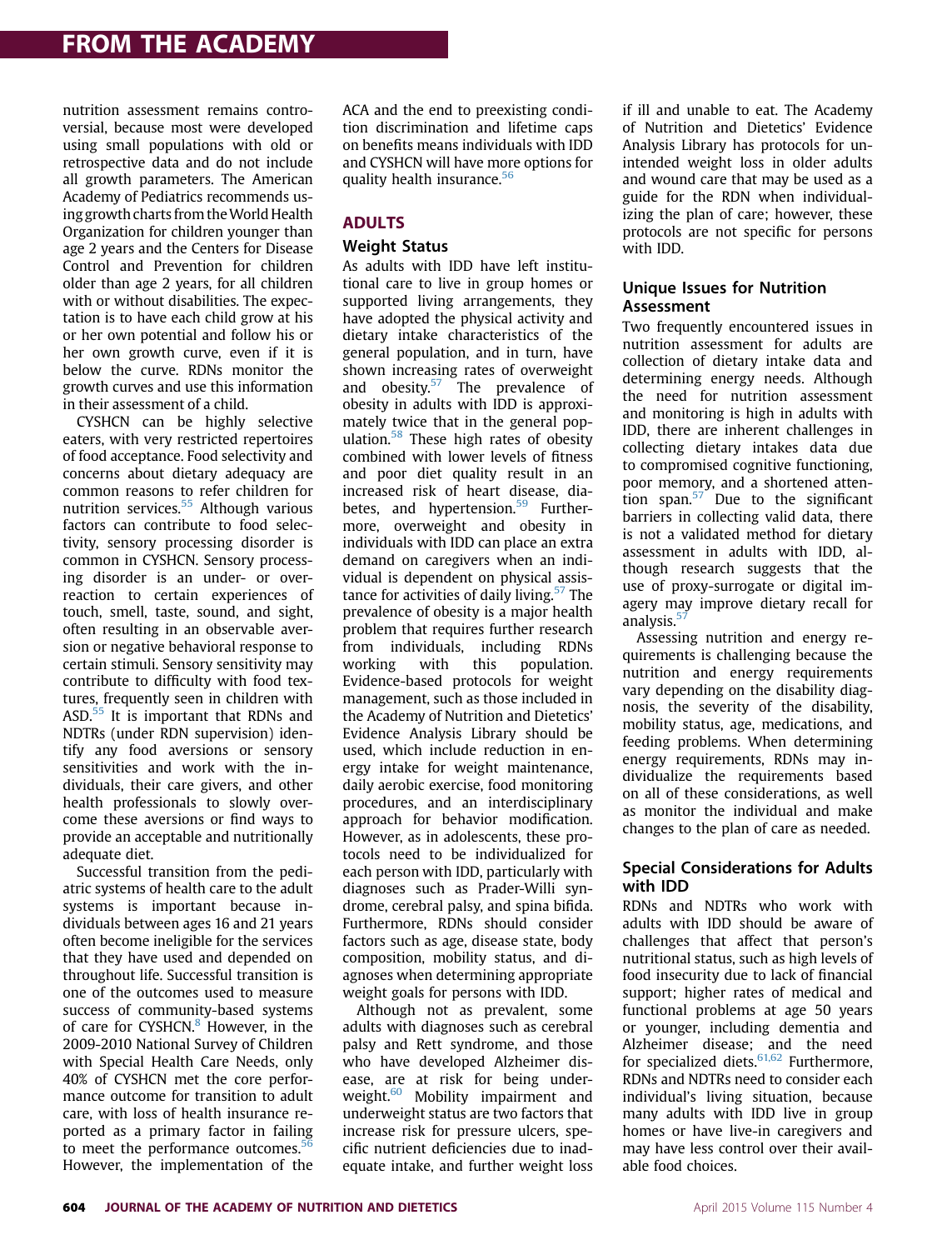# CONSUMER AND HEALTH CARE

# -------<br>Services Received

The Individuals with Disabilities Education  $Act^{11}$  $Act^{11}$  $Act^{11}$  requires that students with IDD be educated to the maximum extent possible with students who do not have IDD (ie, mainstreamed); however, many students remain in special education classrooms and are educated by special education teachers and related personnel. As students transition out of adolescence, the Individuals with Disabilities Education Act requires schools to provide transition services to adulthood to prepare for continuing education and/or employment.

Adult services vary by state policy and are typically provided by state funded agencies. Services provided may include community-based day services, adult training facilities, supported housing, and in-home support.

## Medical Home

A patient-centered medical home is a cultivated partnership between the patient, family, and primary provider in cooperation with specialists and support from the community. The patient/family is the focal point of this model and the medical home is built around the patient/family. $63$  In a medical home, individuals and families can expect that physicians and staff will know and remember them; respect their ideas, customs, and beliefs; and help them coordinate care and information among multiple professionals and services.<sup>[62](#page-15-0)</sup> RDNs and NDTRs who work with individuals with IDD and CYSHCN, and who are not affiliated with that individual's medical home provider, may obtain necessary releases of information to ensure that MNT provided is part of coordinated and effective care provided for each individual. The Academy of Nutrition and Dietetics has resources for involvement of RDNs in patientcentered medical homes ([http://www.](http://www.eatright.org/pcmh/) [eatright.org/pcmh/\)](http://www.eatright.org/pcmh/).

## Technology for Teaching

Computer technology is increasing in the education of individuals with IDD. Computers have been successfully used in education and training for individuals with IDD across the age spectrum, as well as a communication device for those individuals who have hearing and speech impairments.<sup>[64](#page-15-0)</sup> For example, computers, tablet computers, and smart telephones have been used to teach individuals with IDD and CYSHCN to communicate, identify and write numbers, understand emotional expression and improve social skills, perform daily life skills, and monitor their physical activity and diet intake.<sup>[64,65](#page-15-0)</sup>

# **COMPONENTS OF<br>COMPREHENSIVE NUTRITION SERVICES**

# **SERVICES**<br>Nutrition Services

RDNs are responsible for the nutrition assessment of individuals with IDD and CYSHCN. Assessment is multifactorial, including a review of medical diagnoses, anthropometrics, nutritionfocused physical exam, biochemistries, clinical data, dietary intake, feeding skills, functional abilities, cognitive skills, environmental factors, social factors, and economic resources. This thorough assessment is used to determine nutrition diagnoses and develop intervention plans. Services may be provided, depending on local and state regulations, in a variety of settings, including a family home; school; day program; group home; intermediate care facility; or any other type of living, social, or health care environment. This population requires RDNs to be trained and knowledgeable of the nutrition needs and have the ability to modify traditional treatment approaches. RDNs will be involved in training other interdisciplinary team members, individuals with IDD and CYSHCN, and/or caregivers in food selection and preparation as part of the intervention plan. $41$ 

# Protocols and Standards of Care

Although there are currently no evidence-based practice guidelines for nutrition services specifically for individuals with IDD and CYSHCN available in the Evidence Analysis Library, many of the comorbidities such as pediatric and adult weight management, diabetes type 1 and 2, and hypertension that occur in this population do have evidence-based practice guidelines available. The Academy of Nutrition and Dietetics Standards of Practice

and Standards of Professional Performance for Registered Dietitians (Competent, Proficient, and Expert) in Intellectual and Developmental Disabilities published in 2012 defines the skills needed by RDNs to address nutrition-related issues present in in-dividuals with IDD and CYSHCN.<sup>[41](#page-14-0)</sup> Development of best practices for individuals with IDD and CYSHCN will be key in advocating for reimbursement for RDN services in the future.

## Education of RDNs and NDTRs for This Population

Webinars, educational conferences, dietetic practice groups, subspecialty groups, and clinical settings offer specialized training for RDNs and NDTRs who work in the area of IDD and CYSHCN to increase their knowledge about this population. Several programs are available to train professionals to work with individuals with IDD and CYSHCN. The Association of University Centers on Disabilities ([www.aucd.org\)](http://www.aucd.org) is a network of training programs that includes training for RDNs to increase the availability of nutrition services for CYSHCN. The Association of University Centers on Disabilities provides and promotes a national network of university-based internship and training programs, such as The University Centers for Excellence in Developmental Disabilities (UCEDD) and Leadership Education in Neurodevelopmental and Related Disabilities (LEND) programs.

UCEDDs are funded by the Administration on Intellectual and Developmental Disabilities [\(www.acl.gov/](http://www.acl.gov/Programs/AIDD/Index.aspx) [Programs/AIDD/Index.aspx](http://www.acl.gov/Programs/AIDD/Index.aspx)) and partner with state governments, local communities, and private agencies. Their four core functions are: interdisciplinary preservice preparation and continuing education, research, information dissemination, and community services. Many RDNs have been trained through UCEDDs and now lead programs, conduct research, and provide MNT to individuals with IDD and CYSHCN. Because UCEDD programs are affiliated with universities, they bridge a crucial gap between academia and community.

LEND is a graduate-level training program funded by the Maternal and Child Health Bureau that operates in collaboration with a UCEDD or other health care facilities. LEND provides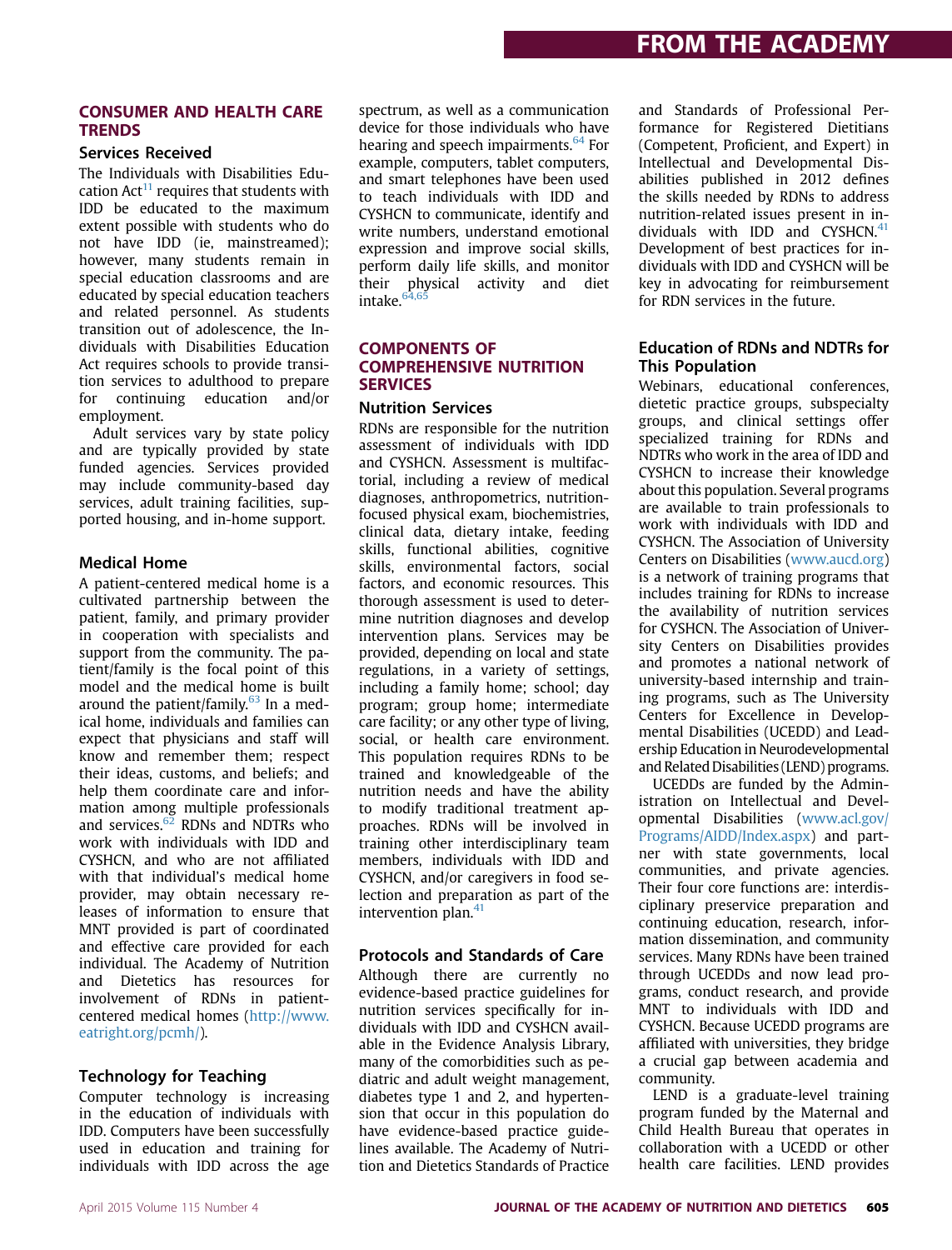<span id="page-13-0"></span>fellowships in ASD and neurodevelopmental disabilities for practicing, graduate, and postgraduate individuals from various health care professions to prepare them for future roles in areas such as research, clinical practice, and student teaching. Leadership roles and interdisciplinary competency are key components of LEND training.

Additional resources for RDNs and NDTRs are listed in Figure 3.

## Collaboration with Other Professions

Individuals with IDD and CYSHCN have nutrition needs across their lifespan, such as increased risk of comorbidities, feeding/mealtime issues, and food insecurity, which can be further complicated by lack of insurance. RDNs are an integral part of the interdisciplinary team, which may include the primary care providers/medical home, speech language pathologists, occupational therapists, physical therapists, mental health providers, therapeutic recreation specialists, and caregivers. For example, implementation of MNT for management of obesity in a child with spina bifida may involve not only an RDN, but also the child's physical therapist and physical education teacher at school to ensure all components of the plan are in place.

### Health Insurance and Payment for Health Services

In 2012, before the implementation of the ACA, more than 47 million Americans were uninsured $66$  and during 2009-2010, 3.6% of CYSHCN were uninsured and 34.3% of CYSHCN had inadequate insurance coverage.<sup>[67](#page-15-0)</sup> The goal of the ACA is to reduce the number of uninsured individuals through expanding Medicaid or subsidizing insurance coverage. Uninsured individuals are less likely to receive preventative care and services for major health conditions and chronic diseases. Individuals with IDD and CYSHCN require specialty and preventative care in addition to a primary care provider/medical home. Care coordination to reduce duplication of services and increase efficiency will be an important consideration to reduce costs and provide quality care as the health care environment changes in the future.<sup>66</sup>

## Roles and Responsibilities

The updated Standards of Practice and Standards of Professional Performance for Registered Dietitians (Competent, Proficient, and Expert) in Intellectual and Developmental Disabilities provides guidance for RDNs when developing screening, assessment, and monitoring tools. RDNs individualize MNT according to an individual's needs and includes input from the individual as well as his or her family, caregivers, and medical providers.<sup>[41](#page-14-0)</sup>

Developing proper MNT requires understanding an individual's functional abilities, cognitive abilities, literacy, communication abilities, and level of understanding[.41](#page-14-0) Educational materials should be appropriate both for the individual's cognitive function and chronological age (ie, materials designed for children are not appropriate to use when educating adolescents or adults). $4$ Appropriate communication methods, necessary accommodations, and assistance are used by RDNs and NDTRs (under RDN supervision) when developing and providing education.

## Person-Centered Language

Person-centered language places the emphasis on the individual, not the disability (eg, "person with a disability" not "disabled person" and "person with autism spectrum disorder" not "autistic"). RDNs and NDTRs can engage an individual by speaking directly to him or her, using age-appropriate language for their cognitive abilities, showing respect, and offering choices for education to be effective.<sup>4</sup>

# Recommendations

Adults with IDD and CYSHCN have multiple risk factors requiring nutrition interventions, including growth alterations (eg, failure to thrive, obesity, or growth retardation), metabolic disorders, poor feeding skills, drug-nutrient interactions, and sometimes partial or total dependence on enteral or paren-teral nutrition.<sup>[40,41,45,55,68](#page-14-0)</sup> Comorbid conditions such as obesity or endocrine disorders that require nutrition interventions are also more likely to develop as the population ages. $22$  Poor nutrition-related health habits, limited access to services, and long-term polypharmacy are considered sig-nificant health risk factors.<sup>[57,68](#page-15-0)</sup> RDNs and NDTRs are vital in providing comprehensive care to these individuals. However, to provide comprehensive nutrition services for adults with IDD and CYSHCN, the Academy of Nutrition and Dietetics recommends that RDNs and NDTRs do the following:

- work to obtain reimbursement for MNT as part of comprehensive health care for persons with IDD and CYSHCN;
- advocate activities for nutrition services to be included in services provided for persons with IDD and CYSHCN throughout the lifespan;
- develop and implement best practice and MNT protocols to address the unique needs of persons with IDD and CYSHCN;
- develop and provide specialized interdisciplinary nutrition training for practicing RDNs and NDTRs to address the unique health issues of persons with IDD and CYSHCN;
- promote and provide timely and cost-effective nutrition services, including ongoing nutrition monitoring, as an essential component of health care programs for persons with IDD and CYSCHN throughout the lifespan;
- support programs, particularly inclusive ones, that provide wellness promotion and preventive services throughout the lifespan for persons with IDD and CYSHCN;
- collaborate with health care providers to ensure policies are in place to promote familycentered, interdisciplinary, coordinated, community-based, and culturally competent nutrition services for persons with IDD and CYSHCN; and
- support and participate in medical/nutrition research and publish in primary and secondary areas of disease risks for persons with IDD and CYSHCN.

## **References**

- 1. American Association on Intellectual and Developmental Disabilities. Frequently asked questions on intellectual disability. [http://aaidd.org/intellectual-disability/](http://aaidd.org/intellectual-disability/definition/faqs-on-intellectual-disability) defi[nition/faqs-on-intellectual-disability.](http://aaidd.org/intellectual-disability/definition/faqs-on-intellectual-disability) Updated 2013. Accessed February 25, 2015.
- 2. [Maulik PK, Mascarenhas MN, Mathers CD,](http://refhub.elsevier.com/S2212-2672(15)00121-5/sref1) [Dua T, Saxena S. Prevalence of intellectual](http://refhub.elsevier.com/S2212-2672(15)00121-5/sref1)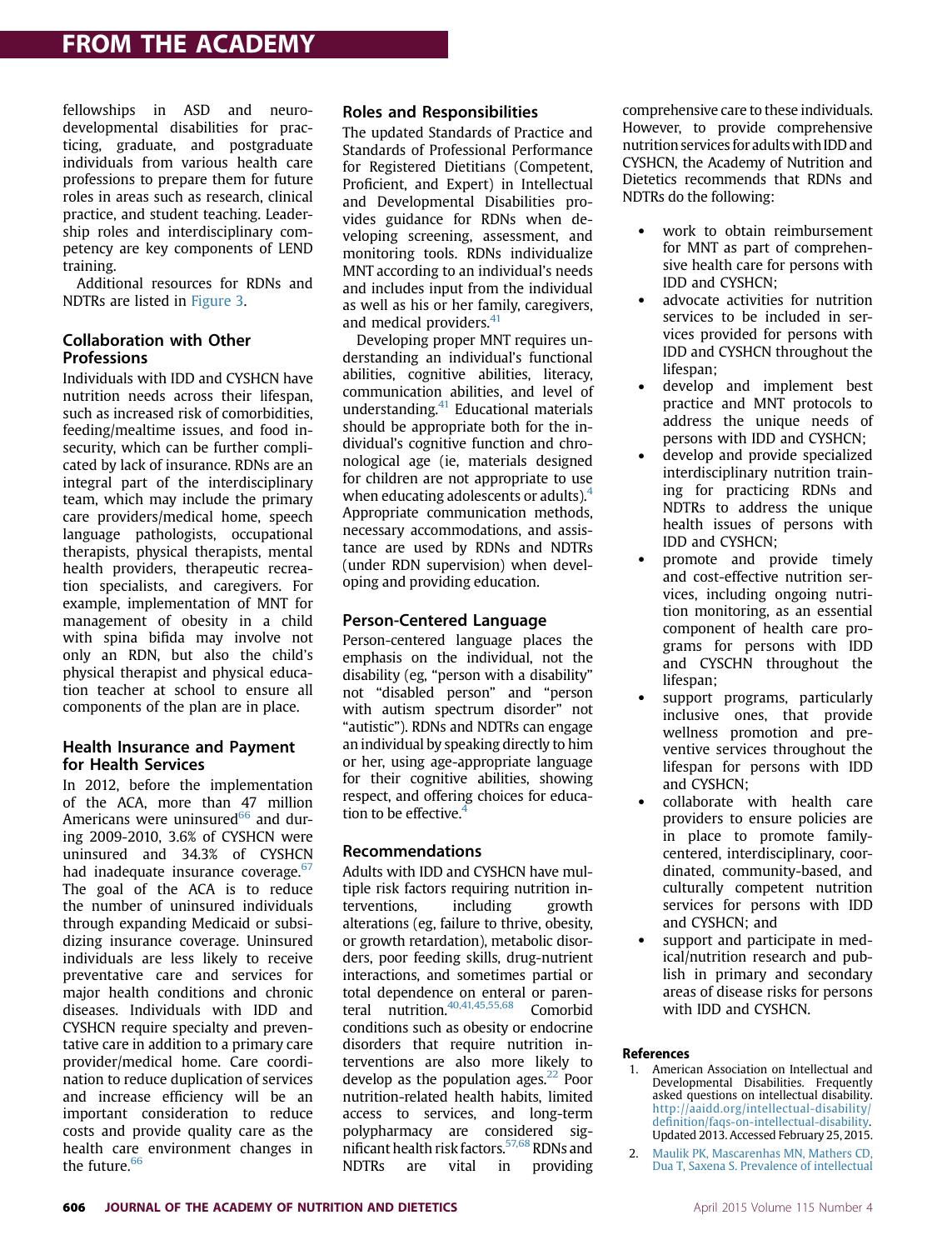<span id="page-14-0"></span>[disability: A meta-analysis of population](http://refhub.elsevier.com/S2212-2672(15)00121-5/sref1)based studies. [Res Dev Disabil](http://refhub.elsevier.com/S2212-2672(15)00121-5/sref1). 2011;32(2): [419-436.](http://refhub.elsevier.com/S2212-2672(15)00121-5/sref1)

- 3. [McPherson M, Arango P, Fox H, et al.](http://refhub.elsevier.com/S2212-2672(15)00121-5/sref2) A new defi[nition of children with](http://refhub.elsevier.com/S2212-2672(15)00121-5/sref2) [special health care needs.](http://refhub.elsevier.com/S2212-2672(15)00121-5/sref2) Pediatrics. [1998;102\(1 pt 1\):137-140](http://refhub.elsevier.com/S2212-2672(15)00121-5/sref2).
- 4. [Lipscomb R. Person-](http://refhub.elsevier.com/S2212-2672(15)00121-5/sref3)first practice: Treat[ing patients with disabilities.](http://refhub.elsevier.com/S2212-2672(15)00121-5/sref3) J Am Diet Assoc[. 2010;110\(5 suppl\):S8-S12](http://refhub.elsevier.com/S2212-2672(15)00121-5/sref3).
- 5. Individuals with disabilities in emergency preparedness. Executive order 13347. US Department of Homeland Security website. [http://www.dhs.gov/xlibrary/assets/](http://www.dhs.gov/xlibrary/assets/CRCL_IWDEP_AnnualReport_2005.pdf) [CRCL\\_IWDEP\\_AnnualReport\\_2005.pdf](http://www.dhs.gov/xlibrary/assets/CRCL_IWDEP_AnnualReport_2005.pdf). Published July 2005. Accessed October 15, 2014.
- 6. Child Health Act 2000: Title I-Title XXXVI. US Government Printing Office Website. [http://frwebgate.access.gpo.gov/cgi-bin/](http://frwebgate.access.gpo.gov/cgi-bin/getdoc.cgi?dbname=106_cong_public_laws%26docid=f:publ310.106) [getdoc.cgi?dbname](http://frwebgate.access.gpo.gov/cgi-bin/getdoc.cgi?dbname=106_cong_public_laws%26docid=f:publ310.106)=[106\\_cong\\_public\\_](http://frwebgate.access.gpo.gov/cgi-bin/getdoc.cgi?dbname=106_cong_public_laws%26docid=f:publ310.106)<br>laws&docid=f:publ310.106. Published [laws&docid](http://frwebgate.access.gpo.gov/cgi-bin/getdoc.cgi?dbname=106_cong_public_laws%26docid=f:publ310.106)=[f:publ310.106.](http://frwebgate.access.gpo.gov/cgi-bin/getdoc.cgi?dbname=106_cong_public_laws%26docid=f:publ310.106) October 17, 2000. Accessed October 16, 2014.
- 7. Department of Agriculture Food and Nutrition Service. Child Nutrition and WIC Reauthorization Act of 2004. [http://www.](http://www.gpo.gov/fdsys/pkg/PLAW-108publ265/content-detail.html) [gpo.gov/fdsys/pkg/PLAW-108publ265/](http://www.gpo.gov/fdsys/pkg/PLAW-108publ265/content-detail.html) [content-detail.html.](http://www.gpo.gov/fdsys/pkg/PLAW-108publ265/content-detail.html) Published June 30, 2004. Accessed October 16, 2014.
- 8. Maternal and Child Health Bureau. Title V maternal and child health services block grant program. [http://mchb.hrsa.gov/](http://mchb.hrsa.gov/programs/titlevgrants/) [programs/titlevgrants/.](http://mchb.hrsa.gov/programs/titlevgrants/) Accessed October 16, 2014.
- 9. Centers for Medicare and Medicaid Services. Medicaid early and periodic screening and diagnostic treatment benefit: Overview. [http://www.medicaid.](http://www.medicaid.gov/Medicaid-CHIP-Program-Information/By-Topics/Benefits/Early-and-Periodic-Screening-Diagnostic-and-Treatment.html) [gov/Medicaid-CHIP-Program-Information/](http://www.medicaid.gov/Medicaid-CHIP-Program-Information/By-Topics/Benefits/Early-and-Periodic-Screening-Diagnostic-and-Treatment.html) By-Topics/Benefi[ts/Early-and-Periodic-Scr](http://www.medicaid.gov/Medicaid-CHIP-Program-Information/By-Topics/Benefits/Early-and-Periodic-Screening-Diagnostic-and-Treatment.html) [eening-Diagnostic-and-Treatment.html](http://www.medicaid.gov/Medicaid-CHIP-Program-Information/By-Topics/Benefits/Early-and-Periodic-Screening-Diagnostic-and-Treatment.html). Accessed October 16, 2014.
- 10. US Department of Education. IDEA 2004: Building the legacy. Part C (birth-2 years old). [http://idea.ed.gov/part-c/downloads/](http://idea.ed.gov/part-c/downloads/IDEA-Statute.pdf) [IDEA-Statute.pdf](http://idea.ed.gov/part-c/downloads/IDEA-Statute.pdf). Published December 3, 2004. Accessed October 16, 2014.
- 11. US Department of Education. 25 years of progress in educating children with disabilities through IDEA. [http://www.ed.](http://www.ed.gov/policy/speced/leg/idea/history.html) [gov/policy/speced/leg/idea/history.html](http://www.ed.gov/policy/speced/leg/idea/history.html). Updated July 19, 2007. Accessed October 16, 2014.
- 12. Herz EJ. Medicaid: A primer. [http://www.](http://www.law.umaryland.edu/marshall/crsreports/crsdocuments/RL33202_08072012.pdf) [law.umaryland.edu/marshall/crsreports/](http://www.law.umaryland.edu/marshall/crsreports/crsdocuments/RL33202_08072012.pdf) [crsdocuments/RL33202\\_08072012.pdf.](http://www.law.umaryland.edu/marshall/crsreports/crsdocuments/RL33202_08072012.pdf) Published August 7, 2012. Accessed October 16, 2014.
- 13. The Arc for People with Intellectual and Developmental Disabilities. The Affordable Care Act: What disability advocates need to know. [http://www.thearc.org/](http://www.thearc.org/document.doc?id=3898) [document.doc?id](http://www.thearc.org/document.doc?id=3898)=[3898.](http://www.thearc.org/document.doc?id=3898) Published August 2012. Accessed October 16, 2014.
- 14. Administration on Intellectual and Developmental Disabilities. Assuring access to community living for the disabled. [http://](http://www.acl.gov/programs/aidd/Program_Resource_Search/Resources/olmstead-decision.aspx) [www.acl.gov/programs/aidd/Program\\_](http://www.acl.gov/programs/aidd/Program_Resource_Search/Resources/olmstead-decision.aspx) [Resource\\_Search/Resources/olmstead](http://www.acl.gov/programs/aidd/Program_Resource_Search/Resources/olmstead-decision.aspx)[decision.aspx.](http://www.acl.gov/programs/aidd/Program_Resource_Search/Resources/olmstead-decision.aspx) Published January 2000. Accessed October 31, 2014.
- 15. US Department of Health and Human Services. Head Start. [http://eclkc.ohs.acf.](http://eclkc.ohs.acf.hhs.gov/hslc) [hhs.gov/hslc.](http://eclkc.ohs.acf.hhs.gov/hslc) Accessed October 16, 2014.
- 16. Centers for Medicare and Medicaid Services. Children's health insurance program. [http://www.medicaid.gov/Medicaid-CHIP-](http://www.medicaid.gov/Medicaid-CHIP-Program-Information/By-Topics/Childrens-Health-Insurance-Program-CHIP/Childrens-Health-Insurance-Program-CHIP.html)[Program-Information/By-Topics/Child](http://www.medicaid.gov/Medicaid-CHIP-Program-Information/By-Topics/Childrens-Health-Insurance-Program-CHIP/Childrens-Health-Insurance-Program-CHIP.html) [rens-Health-Insurance-Program-CHIP/](http://www.medicaid.gov/Medicaid-CHIP-Program-Information/By-Topics/Childrens-Health-Insurance-Program-CHIP/Childrens-Health-Insurance-Program-CHIP.html) [Childrens-Health-Insurance-Program-](http://www.medicaid.gov/Medicaid-CHIP-Program-Information/By-Topics/Childrens-Health-Insurance-Program-CHIP/Childrens-Health-Insurance-Program-CHIP.html)[CHIP.html](http://www.medicaid.gov/Medicaid-CHIP-Program-Information/By-Topics/Childrens-Health-Insurance-Program-CHIP/Childrens-Health-Insurance-Program-CHIP.html). Accessed October 16, 2014.
- 17. US Department of Agriculture Food and Nutrition Service. Subchapter A child nutrition programs: Part 210-National School Lunch Program. [http://www.fns.](http://www.fns.usda.gov/sites/default/files/7cfr210_13_1.pdf) [usda.gov/sites/default/](http://www.fns.usda.gov/sites/default/files/7cfr210_13_1.pdf)files/7cfr210\_13\_1. [pdf.](http://www.fns.usda.gov/sites/default/files/7cfr210_13_1.pdf) Accessed October 16, 2014.
- Department of Agriculture Food and Nutrition Service. Healthy, Hunger-Free Kids Act of 2010. [http://www.gpo.gov/fdsys/pkg/](http://www.gpo.gov/fdsys/pkg/PLAW-111publ296/pdf/PLAW-111publ296.pdf21) [PLAW-111publ296/pdf/PLAW-111publ296.](http://www.gpo.gov/fdsys/pkg/PLAW-111publ296/pdf/PLAW-111publ296.pdf21) [pdf21](http://www.gpo.gov/fdsys/pkg/PLAW-111publ296/pdf/PLAW-111publ296.pdf21). Published December 13, 2010. Accessed October 16, 2014.
- 19. [Coppus AMW. People with intellectual](http://refhub.elsevier.com/S2212-2672(15)00121-5/sref4) [disability: What do we know about](http://refhub.elsevier.com/S2212-2672(15)00121-5/sref4) [adulthood and life expectancy?](http://refhub.elsevier.com/S2212-2672(15)00121-5/sref4) Dev Disabi ResRev[. 2013;18\(1\):6-16](http://refhub.elsevier.com/S2212-2672(15)00121-5/sref4).
- 20. [Rosenzweig LY. Serving the aging devel](http://refhub.elsevier.com/S2212-2672(15)00121-5/sref5)[opmentally disabled population.](http://refhub.elsevier.com/S2212-2672(15)00121-5/sref5) Top Clin Nutr[. 2008;23\(2\):98-102](http://refhub.elsevier.com/S2212-2672(15)00121-5/sref5).
- 21. Lind A, Archibald N. Structuring new service delivery models for individuals with intellectual and developmental disabilities. [http://www.chcs.org/usr\\_doc/](http://www.chcs.org/usr_doc/New_Service_Delivery_Models_for_IDD_020413.pdf) [New\\_Service\\_Delivery\\_Models\\_for\\_IDD\\_](http://www.chcs.org/usr_doc/New_Service_Delivery_Models_for_IDD_020413.pdf) [020413.pdf.](http://www.chcs.org/usr_doc/New_Service_Delivery_Models_for_IDD_020413.pdf) Updated May 2013. Accessed October 16, 2014.
- 22. [Dixon-Ibarra A, Horner-Johnson W.](http://refhub.elsevier.com/S2212-2672(15)00121-5/sref7) [Disability status as an antecedent to](http://refhub.elsevier.com/S2212-2672(15)00121-5/sref7) [chronic conditions: National Health](http://refhub.elsevier.com/S2212-2672(15)00121-5/sref7) [Interview Survey, 2006-2012.](http://refhub.elsevier.com/S2212-2672(15)00121-5/sref7) Prev Chron Dis[. 2014;11:130251.](http://refhub.elsevier.com/S2212-2672(15)00121-5/sref7)
- 23. [Rimmer JH, Yamaki K, Lowry BM,](http://refhub.elsevier.com/S2212-2672(15)00121-5/sref6) [Wang E, Vogel LC. Obesity and obesity](http://refhub.elsevier.com/S2212-2672(15)00121-5/sref6)[related secondary conditions in adoles](http://refhub.elsevier.com/S2212-2672(15)00121-5/sref6)[cents with intellectual/developmental](http://refhub.elsevier.com/S2212-2672(15)00121-5/sref6) disabilities. [J Intellect Disabil Res](http://refhub.elsevier.com/S2212-2672(15)00121-5/sref6). 2010; [54\(9\):787-794.](http://refhub.elsevier.com/S2212-2672(15)00121-5/sref6)
- 24. Academy of Nutrition and Dietetics. Nutrition care process. [http://www.eatright.org/](http://www.eatright.org/HealthProfessionals/content.aspx?id=7077) [HealthProfessionals/content.aspx?id](http://www.eatright.org/HealthProfessionals/content.aspx?id=7077)=[7](http://www.eatright.org/HealthProfessionals/content.aspx?id=7077) [077](http://www.eatright.org/HealthProfessionals/content.aspx?id=7077). Published 2014. Accessed October 16, 2014.
- 25. [American Psychiatric Association.](http://refhub.elsevier.com/S2212-2672(15)00121-5/sref8) Di[agnostics and Statistical Manual of Mental](http://refhub.elsevier.com/S2212-2672(15)00121-5/sref8) Disorders[. 5th ed. Arlington, VA: American](http://refhub.elsevier.com/S2212-2672(15)00121-5/sref8) [Psychiatric Association; 2013](http://refhub.elsevier.com/S2212-2672(15)00121-5/sref8).
- 26. DeVore J, Shotton A. [Academy of Nutrition](http://refhub.elsevier.com/S2212-2672(15)00121-5/sref9) [and Dietetics Pocket Guide to Children with](http://refhub.elsevier.com/S2212-2672(15)00121-5/sref9) [Special Health Care and Nutritional Needs](http://refhub.elsevier.com/S2212-2672(15)00121-5/sref9). [Chicago, IL: Academy of Nutrition and](http://refhub.elsevier.com/S2212-2672(15)00121-5/sref9) [Dietetics; 2012.](http://refhub.elsevier.com/S2212-2672(15)00121-5/sref9)
- 27. [Rosenbaum P, Paneth N, Leviton A, et al.](http://refhub.elsevier.com/S2212-2672(15)00121-5/sref10) [A report: The de](http://refhub.elsevier.com/S2212-2672(15)00121-5/sref10)finition and classification [of cerebral palsy April 2006.](http://refhub.elsevier.com/S2212-2672(15)00121-5/sref10) Dev Med Child Neurol Suppl[. 2007;109\(suppl 109\):8-14.](http://refhub.elsevier.com/S2212-2672(15)00121-5/sref10)
- 28. Rosenstein BJ, Cutting GR, The diagnosis of cystic fi[brosis: A consensus statement.](http://refhub.elsevier.com/S2212-2672(15)00121-5/sref11) J Pediatr[. 1998;132\(4\):589-595](http://refhub.elsevier.com/S2212-2672(15)00121-5/sref11).
- 29. [Sokol RJ, Delaney-Black V, Nordstrom B.](http://refhub.elsevier.com/S2212-2672(15)00121-5/sref12) [Fetal alcohol spectrum disorder.](http://refhub.elsevier.com/S2212-2672(15)00121-5/sref12) JAMA. [2003;290\(22\):2996-2999](http://refhub.elsevier.com/S2212-2672(15)00121-5/sref12).
- 30. [Roizen NJ, Patterson D. Down](http://refhub.elsevier.com/S2212-2672(15)00121-5/sref13)'s syndrome. Lancet[. 2003;361\(9365\):1281-1289.](http://refhub.elsevier.com/S2212-2672(15)00121-5/sref13)
- 31. [Marild K, Stephansson O, Grahnquist L,](http://refhub.elsevier.com/S2212-2672(15)00121-5/sref14) [Cnattingius S, Soderman G, Ludvigsson JF.](http://refhub.elsevier.com/S2212-2672(15)00121-5/sref14) [Down syndrome is associated with](http://refhub.elsevier.com/S2212-2672(15)00121-5/sref14) [elevated risk of celiac disease: A](http://refhub.elsevier.com/S2212-2672(15)00121-5/sref14)

[nationwide case-control study.](http://refhub.elsevier.com/S2212-2672(15)00121-5/sref14) J Pediatr. [2013;163\(1\):237-242](http://refhub.elsevier.com/S2212-2672(15)00121-5/sref14).

- 32. Centers for Disease Control and Prevention. Facts about cleft lip and cleft palate. [http://www.cdc.gov/ncbddd/birthdefects/](http://www.cdc.gov/ncbddd/birthdefects/cleftlip.html) [cleftlip.html](http://www.cdc.gov/ncbddd/birthdefects/cleftlip.html). Updated April 23, 2014. Accessed October 16, 2014.
- 33. [Cassidy SB. Prader-Willi syndrome.](http://refhub.elsevier.com/S2212-2672(15)00121-5/sref15) J Med Genet[. 1997;34\(11\):917-923](http://refhub.elsevier.com/S2212-2672(15)00121-5/sref15).
- 34. National Center on Birth Defects and Developmental Disabilities. Spina bifida. [http://www.cdc.gov/ncbddd/spinabi](http://www.cdc.gov/ncbddd/spinabifida/)fida/. Accessed October 24, 2014.
- 35. [Morgan JP, Minihan PM, Stark PC, et al. The](http://refhub.elsevier.com/S2212-2672(15)00121-5/sref16) [oral health status of 4,732 adults with in](http://refhub.elsevier.com/S2212-2672(15)00121-5/sref16)[tellectual and developmental disabilities.](http://refhub.elsevier.com/S2212-2672(15)00121-5/sref16) J Am Dent Assoc[. 2012;143\(8\):838-846](http://refhub.elsevier.com/S2212-2672(15)00121-5/sref16).
- 36. [Finkelman MD, Stark PC, TaoW, Morgan JP.](http://refhub.elsevier.com/S2212-2672(15)00121-5/sref17) [Relationship between duration of treat](http://refhub.elsevier.com/S2212-2672(15)00121-5/sref17)[ment and oral health in adults with intel](http://refhub.elsevier.com/S2212-2672(15)00121-5/sref17)[lectual and developmental disabilities.](http://refhub.elsevier.com/S2212-2672(15)00121-5/sref17) Spec Care Dentist[. 2014;34\(4\):171-175.](http://refhub.elsevier.com/S2212-2672(15)00121-5/sref17)
- 37. [Ball SL, Panter SG, Redley M, et al. The](http://refhub.elsevier.com/S2212-2672(15)00121-5/sref18) [extent and nature of need for mealtime](http://refhub.elsevier.com/S2212-2672(15)00121-5/sref18) [support among adults with intellectual](http://refhub.elsevier.com/S2212-2672(15)00121-5/sref18) disabilities. [J Intellect Disabil Res](http://refhub.elsevier.com/S2212-2672(15)00121-5/sref18). 2012; [56\(4\):382-401](http://refhub.elsevier.com/S2212-2672(15)00121-5/sref18).
- 38. Chadwick DD, [Jolliffe J. A descriptive](http://refhub.elsevier.com/S2212-2672(15)00121-5/sref19) [investigation of dysphagia in adults with](http://refhub.elsevier.com/S2212-2672(15)00121-5/sref19) [intellectual disabilities.](http://refhub.elsevier.com/S2212-2672(15)00121-5/sref19) J Intellect Disabil Res[. 2009;53\(1\):29-43.](http://refhub.elsevier.com/S2212-2672(15)00121-5/sref19)
- [Arvedson JC. Assessment of pediatric](http://refhub.elsevier.com/S2212-2672(15)00121-5/sref20) [dysphagia and feeding disorders: Clinical](http://refhub.elsevier.com/S2212-2672(15)00121-5/sref20) [and instrumental approaches.](http://refhub.elsevier.com/S2212-2672(15)00121-5/sref20) Dev Disabil Res Rev[. 2008;14\(2\):118-127.](http://refhub.elsevier.com/S2212-2672(15)00121-5/sref20)
- 40. [Hobden K, Samuel P, LeRoy B, Lindsay D.](http://refhub.elsevier.com/S2212-2672(15)00121-5/sref21) [An empircal examination of the preva](http://refhub.elsevier.com/S2212-2672(15)00121-5/sref21)[lence and predictors of polypharmacy in](http://refhub.elsevier.com/S2212-2672(15)00121-5/sref21) [individuals with dual diagnosis.](http://refhub.elsevier.com/S2212-2672(15)00121-5/sref21) IJDCR.  $2013:12.$
- 41. [Cushing P, Spear D, Novak P, et al.](http://refhub.elsevier.com/S2212-2672(15)00121-5/sref22) [Academy of Nutrition and Dietetics:](http://refhub.elsevier.com/S2212-2672(15)00121-5/sref22) [Standards of practice and standards of](http://refhub.elsevier.com/S2212-2672(15)00121-5/sref22) [professional performance for registered](http://refhub.elsevier.com/S2212-2672(15)00121-5/sref22) [dietitians \(competent, pro](http://refhub.elsevier.com/S2212-2672(15)00121-5/sref22)ficient, and [expert\) in intellectual and develop](http://refhub.elsevier.com/S2212-2672(15)00121-5/sref22)[mental disabilities.](http://refhub.elsevier.com/S2212-2672(15)00121-5/sref22) J Acad Nutr Diet. [2012;112\(9\):1454-1464.](http://refhub.elsevier.com/S2212-2672(15)00121-5/sref22)
- 42. [Coppola G, Fortunato D, Auricchio G, et al.](http://refhub.elsevier.com/S2212-2672(15)00121-5/sref23) [Bone mineral density in children, adoles](http://refhub.elsevier.com/S2212-2672(15)00121-5/sref23)[cents, and young adults with epilepsy.](http://refhub.elsevier.com/S2212-2672(15)00121-5/sref23) Epilepsia[. 2009;50:2140-2146](http://refhub.elsevier.com/S2212-2672(15)00121-5/sref23).
- 43. [Sharma A, Couture J. A review of the](http://refhub.elsevier.com/S2212-2672(15)00121-5/sref24) [pathophysiology, etiology, and treatment](http://refhub.elsevier.com/S2212-2672(15)00121-5/sref24) of attention-defi[cit hyperactivity disorder](http://refhub.elsevier.com/S2212-2672(15)00121-5/sref24) (ADHD). [Ann Pharmacother](http://refhub.elsevier.com/S2212-2672(15)00121-5/sref24); 2014:209- [225.](http://refhub.elsevier.com/S2212-2672(15)00121-5/sref24)
- 44. Sheen E, Triadafi[lopoulos G. Adverse](http://refhub.elsevier.com/S2212-2672(15)00121-5/sref25) [effects of long-term proton pump in](http://refhub.elsevier.com/S2212-2672(15)00121-5/sref25)[hibitor therapy.](http://refhub.elsevier.com/S2212-2672(15)00121-5/sref25) Dig Dis Sci. 2011;56(4): [931-950](http://refhub.elsevier.com/S2212-2672(15)00121-5/sref25).
- 45. [Washington State Department of Health.](http://refhub.elsevier.com/S2212-2672(15)00121-5/sref26) [Nutrition Interventions for Children with](http://refhub.elsevier.com/S2212-2672(15)00121-5/sref26) [Special Health Care Needs](http://refhub.elsevier.com/S2212-2672(15)00121-5/sref26). 3rd ed. Olym[pia, WA: Washington State Department of](http://refhub.elsevier.com/S2212-2672(15)00121-5/sref26) [Health; 2010.](http://refhub.elsevier.com/S2212-2672(15)00121-5/sref26)
- 46. [Berwick DM, Nolan TW, Whittington J.](http://refhub.elsevier.com/S2212-2672(15)00121-5/sref27) [The triple aim: Care, health, and cost.](http://refhub.elsevier.com/S2212-2672(15)00121-5/sref27) Health Aff[. 2008;27\(3\):759-769](http://refhub.elsevier.com/S2212-2672(15)00121-5/sref27).
- 47. [Lin JD, Lin PY, Lin LP, Chang YY, Wu SR,](http://refhub.elsevier.com/S2212-2672(15)00121-5/sref28) [Wu JL. Physical activity and its de](http://refhub.elsevier.com/S2212-2672(15)00121-5/sref28)[terminants among adolescents with in](http://refhub.elsevier.com/S2212-2672(15)00121-5/sref28)[tellectual disabilities.](http://refhub.elsevier.com/S2212-2672(15)00121-5/sref28) Res Dev Disabil. [2010;31\(1\):263-269](http://refhub.elsevier.com/S2212-2672(15)00121-5/sref28).